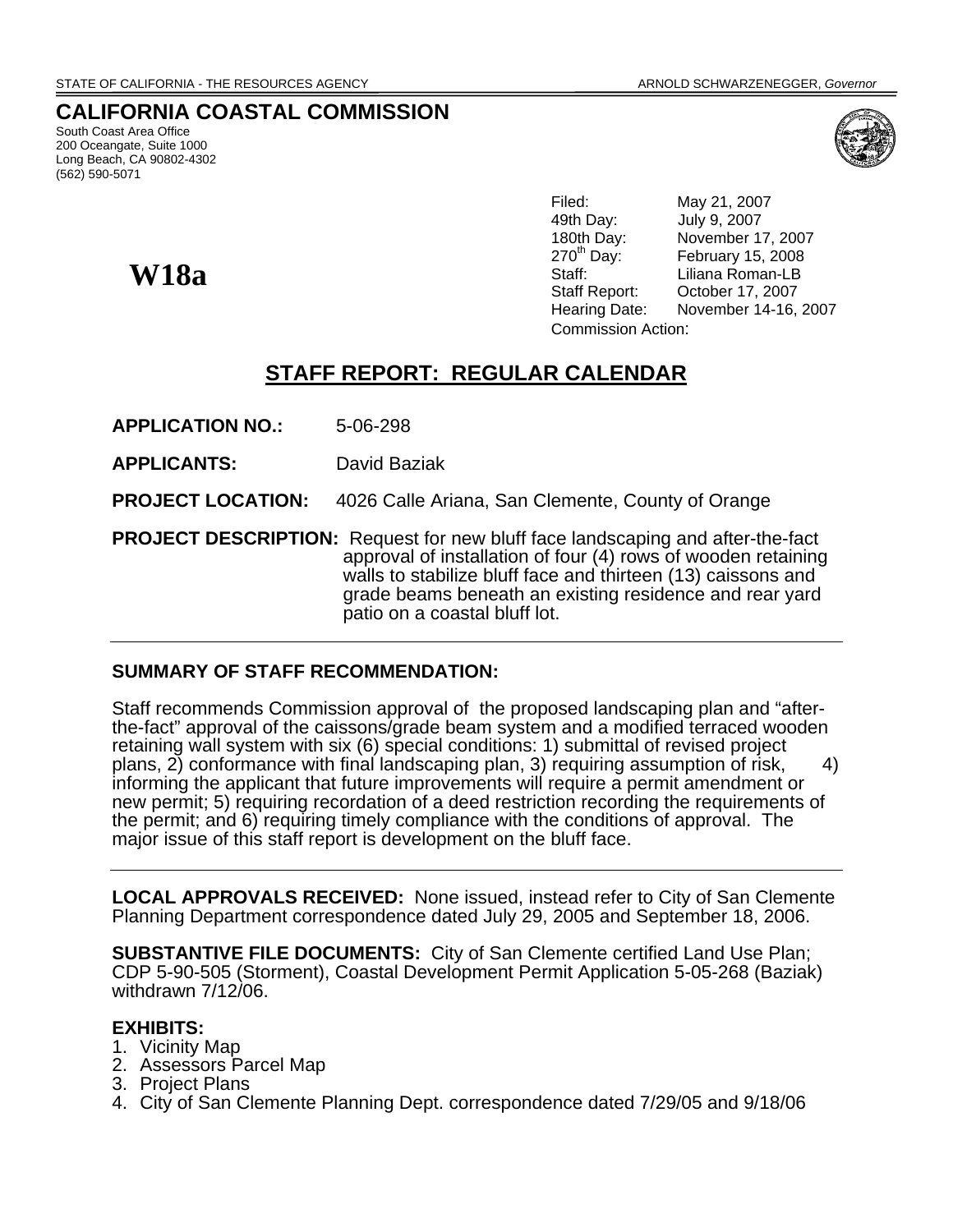#### *5-06-298(Baziak) Staff Report Regular Calendar Page 2 of 15*

#### 5. Site Photographs

#### **STAFF RECOMMENDATION:**

Staff recommends that the Commission **APPROVE** the permit application with special conditions.

#### **MOTION:**

*I move that the Commission approve CDP No. 5-06-298 pursuant to the staff recommendation.* 

Staff recommends a **YES** vote. This will result in adoption of the following resolution and findings. The motion passes only by affirmative vote of a majority of Commissioners present.

#### **RESOLUTION:**

# **I. APPROVAL WITH CONDITIONS**

The Commission hereby **APPROVES** a coastal development permit for the proposed development and adopts the findings set forth below on grounds that the development as conditioned will be in conformity with the policies of Chapter 3 of the Coastal Act and will not prejudice the ability of the local government having jurisdiction over the area to prepare a Local Coastal Program conforming to the provisions of Chapter 3. Approval of the permit complies with the California Environmental Quality Act because either 1) feasible mitigation measures and/or alternatives have been incorporated to substantially lessen any significant adverse effects of the development on the environment, or 2) there are no further feasible mitigation measures or alternatives that would substantially lessen any significant adverse impacts of the development on the environment.

#### **II. Standard Conditions:**

- 1. Notice of Receipt and Acknowledgment. The permit is not valid and construction shall not commence until a copy of the permit, signed by the permittee or authorized agent, acknowledging receipt of the permit and acceptance of the terms and conditions, is returned to the Commission office.
- 2. Expiration. If construction has not commenced, the permit will expire two years from the date on which the Commission voted on the application, or in the case of administrative permits, the date on which the permit is reported to the Commission. Construction shall be pursued in a diligent manner and completed in a reasonable period of time. Application for extension of the permit must be made prior to the expiration date.
- 3. Interpretation. Any questions of intent or interpretation of any condition will be resolved by the Executive Director of the Commission.
- 4. Assignment. The permit may be assigned to any qualified person, provided assignee files with the Commission an affidavit accepting all terms and conditions of the permit.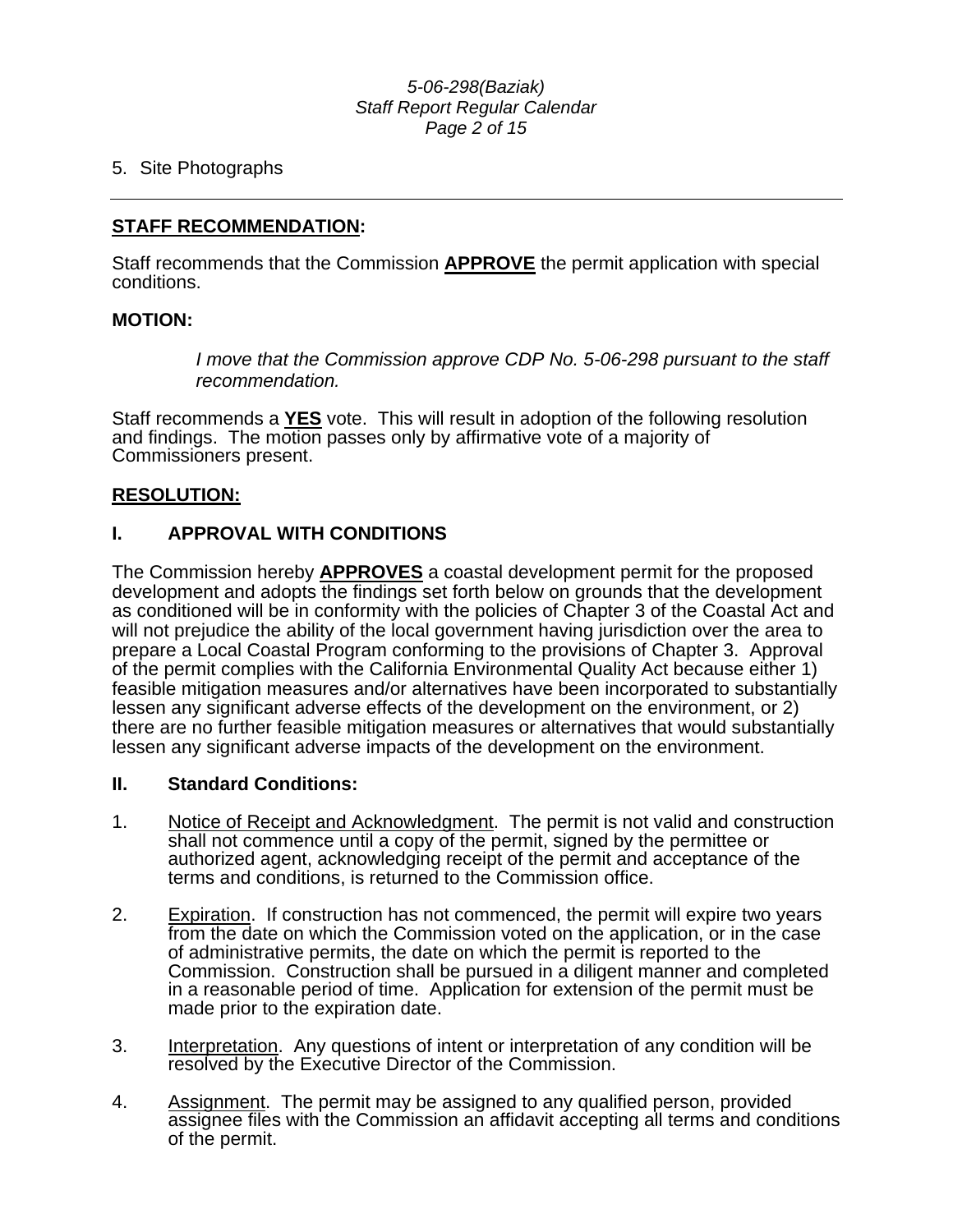#### *5-06-298(Baziak) Staff Report Regular Calendar Page 3 of 15*

5. Terms and Conditions Run with the Land. These terms and conditions shall be perpetual, and it is the intention of the Commission and the permittee to bind all future owners and possessors of the subject property to the terms and conditions.

#### **III. Special Conditions:**

- 1. Submittal of Revised Final Construction Plans for Bluff Face Retaining Wall System
	- A. **PRIOR TO ISSUANCE OF THE COASTAL DEVELOPMENT PERMIT**, the applicant shall submit to the Executive Director for review and written approval, two (2) sets of final site and building plans that substantially conform with the project plans by Peter and Associates dated 5/08/07, and the preliminary landscape plans by Summers/Murphy & Partners, Inc. dated 7/07/06 but shall be revised to include the following:
		- 1) The wooden bluff face stairway located seaward of the bluff edge shall be shaded and clearly marked *"this element not permitted by any coastal development permit"* on each set of plans;
		- 2) The chain link fence at the toe of the bluff shall be shaded and clearly marked *"this element not permitted by any coastal development permit"* on each set of plans;
		- 3) The two rows of wood fence on the bluff face on Lot 76, Tract No. 422 shall be shaded and clearly marked *"this element not permitted by any coastal development permit"* on each set of plans;
		- 4) The applicant shall submit, for the Executive Director's review and approval, evidence that an appropriate certified engineering geologist has reviewed and approved all final design and construction plans and certified that each of those final plans is consistent with all of the recommendations specified in the geologic evaluation approved by the California Coastal Commission for the project site.
	- B. The permittee shall undertake the development authorized by the approved plans. Any proposed changes to the approved plans shall be reported to the Executive Director. No changes to the plans shall occur without a Coastal Commission approved amendment to this coastal development permit unless the Executive Director determines that no amendment is legally required.
	- 2. Conformance with Final Landscaping Plan
		- A. **PRIOR TO ISSUANCE OF THE COASTAL DEVELOPMENT PERMIT**, the applicant shall submit to the Executive Director for review and written approval, two (2) sets of final landscaping plans that substantially conform with the preliminary landscape plans by Summers/Murphy & Partners, Inc. dated 7/07/06 but shall be revised to include the following: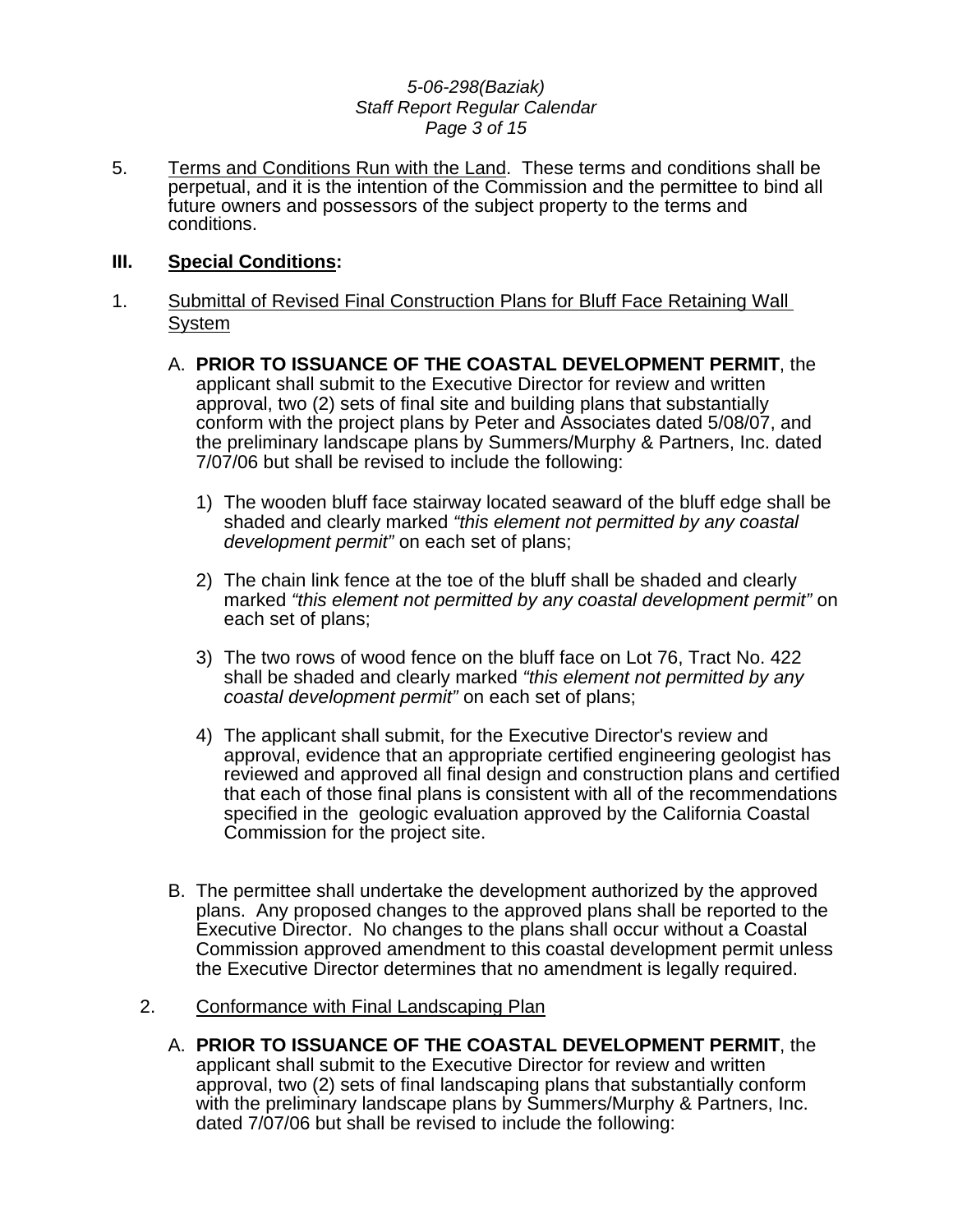#### *5-06-298(Baziak) Staff Report Regular Calendar Page 4 of 15*

- 1) The wooden bluff face stairway located seaward of the bluff edge shall be shaded and clearly marked *"this element not permitted by any coastal development permit"* on each set of plans.
- 2) All areas affected by construction activities not occupied by structural development shall be re-vegetated for habitat enhancement and erosion control purposes. To minimize the need for irrigation and minimize encroachment of non-native plant species into adjacent existing native plant areas, all landscaping on the coastal bluff shall consist of drought tolerant plants native to coastal Orange County and appropriate to the habitat type. Native plants shall be from local stock wherever possible;
- 3) No plant species listed as problematic and/or invasive by the California Native Plant Society, the California Exotic Pest Plant Council, or as may be identified from time to time by the State of California shall be employed or allowed to naturalize or persist on the site. No plant species listed as a 'noxious weed' by the State of California or the U.S. Federal Government shall be utilized within the property. Except for the existing myoporum shrub located outside of the proposed project limits, any existing landscaping that doesn't meet all of the requirements in this special condition shall be removed;
- 4) All planting will be completed within 60 days after completion of construction;
- 5) Plantings on the bluff face shall be placed in a manner that obscures view of the retaining walls from the public beach;
- 6) No permanent in-ground irrigation systems shall be installed on the bluff face. Temporary above ground irrigation is allowed to establish plantings.
- 7) All vegetation shall be maintained in good growing condition throughout the life of the project, and whenever necessary, shall be replaced with new plant materials to ensure continued compliance with the landscaping plan.
- B. The permittee shall undertake the development authorized by the approved plans. Any proposed changes to the approved plans shall be reported to the Executive Director. No changes to the plans shall occur without a Coastal Commission approved amendment to this coastal development permit unless the Executive Director determines that no amendment is legally required.

#### 3. Assumption of Risk, Waiver of Liability and Indemnity

By acceptance of this permit, the applicant acknowledges and agrees (i) that the site may be subject to hazards from geologic instability; (ii) to assume the risks to the applicant and the property that is the subject of this permit of injury and damage from such hazards in connection with this permitted development; (iii) to unconditionally waive any claim of damage or liability against the Commission, its officers, agents, and employees for injury or damage from such hazards; and (iv)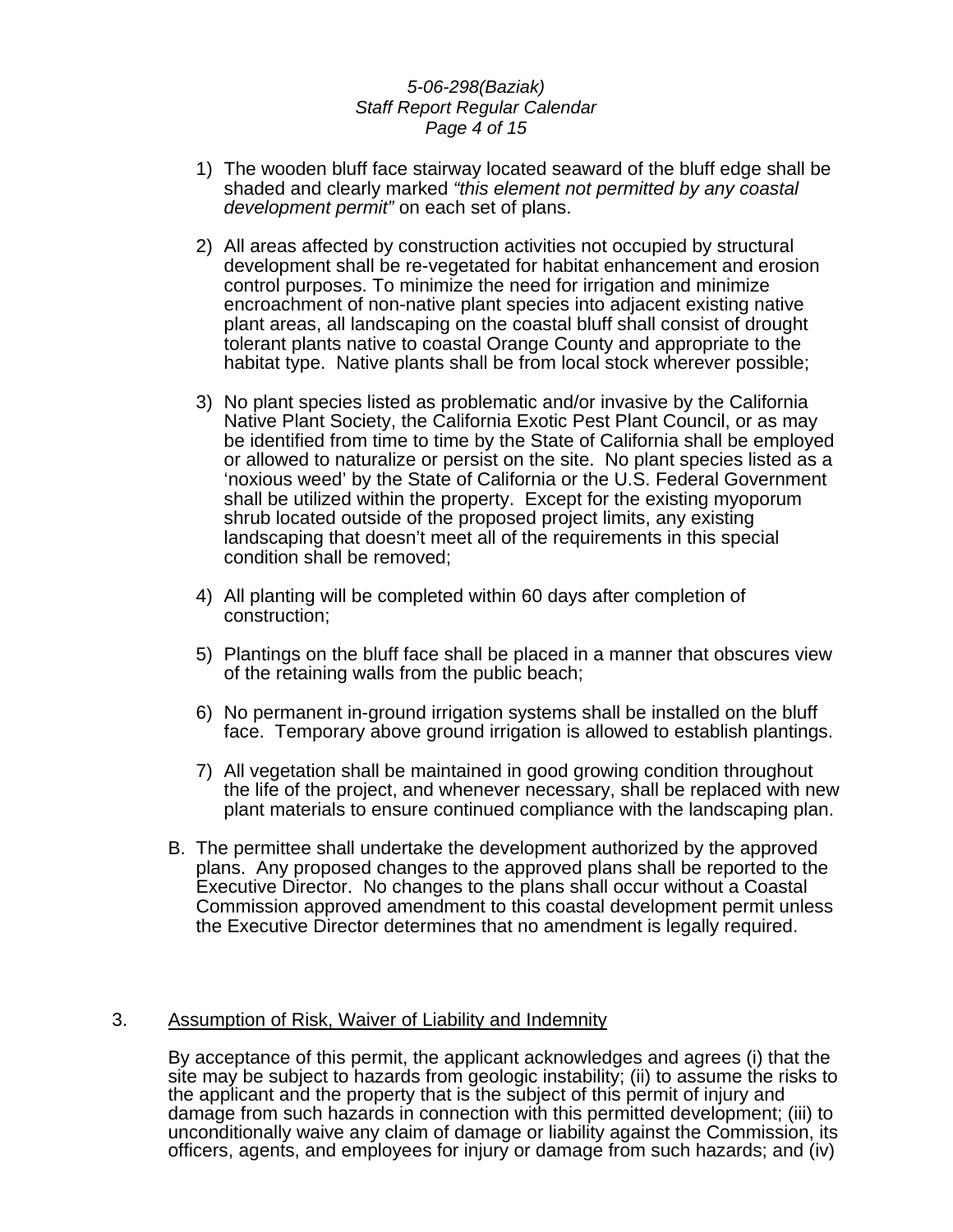#### *5-06-298(Baziak) Staff Report Regular Calendar Page 5 of 15*

to indemnify and hold harmless the Commission, its officers, agents, and employees with respect to the Commission's approval of the project against any and all liability, claims, demands, damages, costs (including costs and fees incurred in defense of such claims), expenses, and amounts paid in settlement arising from any injury or damage due to such hazards.

#### 4. Future Development

This permit is only for the development described in Coastal Development Permit No. 5-06-298. Pursuant to Title 14 California Code of Regulations Section 13253(b)(6) and/or 13250(b)(6), the exemptions otherwise provided in Public Resources Code Section 30610(a) and (b) shall not apply to the development governed by Coastal Development Permit No. 5-06-298. Accordingly, any future improvements to the structure authorized by this permit, including but not limited to, repair and maintenance identified as requiring a permit in Public Resources Section 30610(d) and Title 14 California Code of Regulations Sections 13252(a)- (b), shall require an amendment to Permit No. 5-06-298 from the Commission or shall require an additional coastal development permit from the Commission or from the applicable certified local government

#### 5. Deed Restriction

**PRIOR TO ISSUANCE OF THE COASTAL DEVELOPMENT PERMIT**, the applicant shall submit to the Executive Director for review and approval documentation demonstrating that the applicant has executed and recorded against the parcel governed by this permit a deed restriction, in a form and content acceptable to the Executive Director: (1) indicating that, pursuant to this permit, the California Coastal Commission has authorized development on the subject property, subject to terms and conditions that restrict the use and enjoyment of that property; and (2) imposing all Special Conditions of this permit as covenants, conditions and restrictions on the use and enjoyment of the Property. The deed restriction shall include a legal description of the entire parcel or parcels governed by this permit. The deed restriction shall also indicate that, in the event of an extinguishment or termination of the deed restriction for any reason, the terms and conditions of this permit shall continue to restrict the use and enjoyment of the subject property so long as either this permit or the development it authorizes, or any part, modification, or amendment thereof, remains in existence on or with respect to the subject property.

#### 6. Condition Compliance

Within 90 days of Commission action on this coastal development permit application, or within such additional time as the Executive Director may grant for good cause, the applicant shall satisfy all requirements specified in the conditions hereto that the applicant is required to satisfy prior to issuance of this permit including the recordation of the deed restriction. Failure to comply with this requirement may result in the institution of enforcement action under the provisions of Chapter 9 of the Coastal Act.

# **IV. FINDINGS AND DECLARATIONS:**

The Commission hereby finds and declares as follows: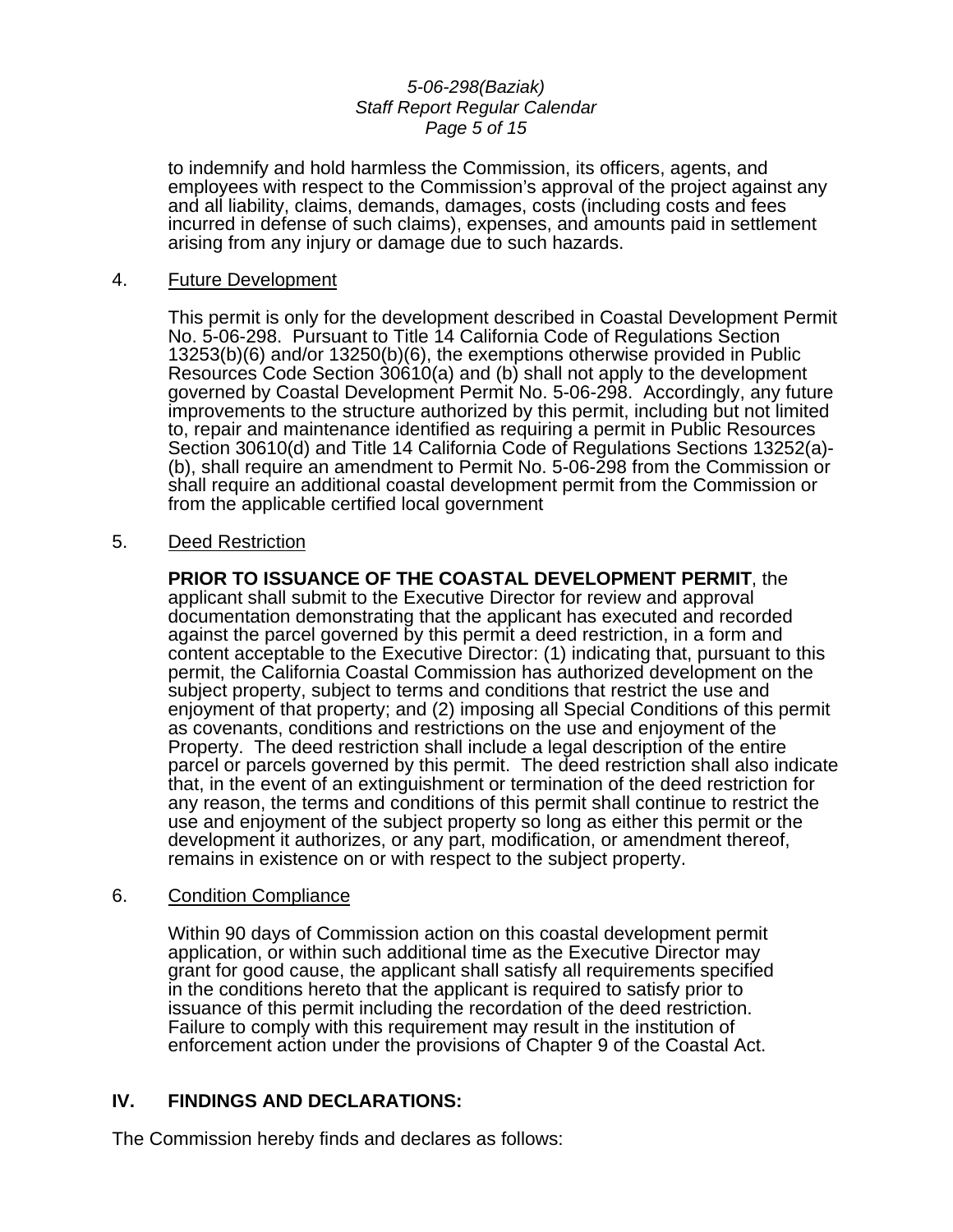#### *5-06-298(Baziak) Staff Report Regular Calendar Page 6 of 15*

# **A. PROJECT LOCATION AND DESCRIPTION**

#### Project Location

The proposed development is located at 4026 Calle Ariana in the private gated community of Cypress Shores in the City of San Clemente, Orange County (Exhibits 1 & 2). The subject site is designated RL (Residential Low Density) in the San Clemente certified Land Use Plan (LUP).

The 8,498 square foot site is currently developed with a two-level single-family residence with rear yard (ocean-facing) hardscape improvements, landscaping and a bluff face stairway. The existing residence was constructed in the early 1990s, pursuant to coastal development permit (CDP) 5-90-505 (Storment). The bluff face stairway is unpermitted.The seaward most portion of the residence is sited 10' from the bluff edge, consistent with the structural string line. Hardscape currently extends to the bluff edge. The site is surrounded to the north by a single-family residence, to the south by a single-family residence, to the east by the frontage street (Calle Ariana) and to the west by an approximately 30 foot high coastal bluff. The bluff slope descends to the Orange County Transportation Authority (OCTA) railroad tracks and right-of-way and sandy beach.

The coastal bluffs in San Clemente are not subject to direct wave attack because they are separated from the beach by the railroad tracks and railroad right-of-way. The railroad tracks have a rip-rap revetment which protects the tracks from erosion and wave overtopping. Though not subject to direct wave attack, the bluffs are subject to erosion caused by natural factors such as wind and rain, adverse bedding orientations, soils conducive to erosion and rodent burrowing. Bluffs are also be subject to erosion from human activities, such as irrigation, improper site drainage and grading.

The nearest public vertical access is located approximately  $\frac{1}{4}$  mile to the southeast of the subject lot, beyond the adjacent military housing development at the Trestles accessway in northern San Diego County. Lateral public access is located seaward of the railroad right-of-way at the beach below the subject site.

#### Prior Permit History

On July 12, 1990, the Commission approved CDP No. 5-90-505(Storment) for the demolition of an existing single-family residence that spanned two lots and construction of a 3,959 square foot, 22 ft. high single-family residence with a 1,045 square foot 3–car garage on the subject lot subject to one (1) special condition requiring conformance with geotechnical recommendations. A second home was constructed on the adjacent lot pursuant to CDP No. 5-90-504. The development was undertaken in the early 1990s. No bluff face stairways were approved as part of either permit. Based on an analysis of historical aerial photographs of the site, staff has determined that no stairway existed on the bluff slope prior to the Coastal Zone Conservation Act of 1972 (Exhibit 5). The current homeowner and applicant believes the stairs were constructed at the time the residence was constructed in the early 1990s.

At the July 2006 Commission hearing, the current applicant withdrew CDP application 5- 05-368 (Baziak) for new bluff face landscaping and irrigation system and "after-the-fact"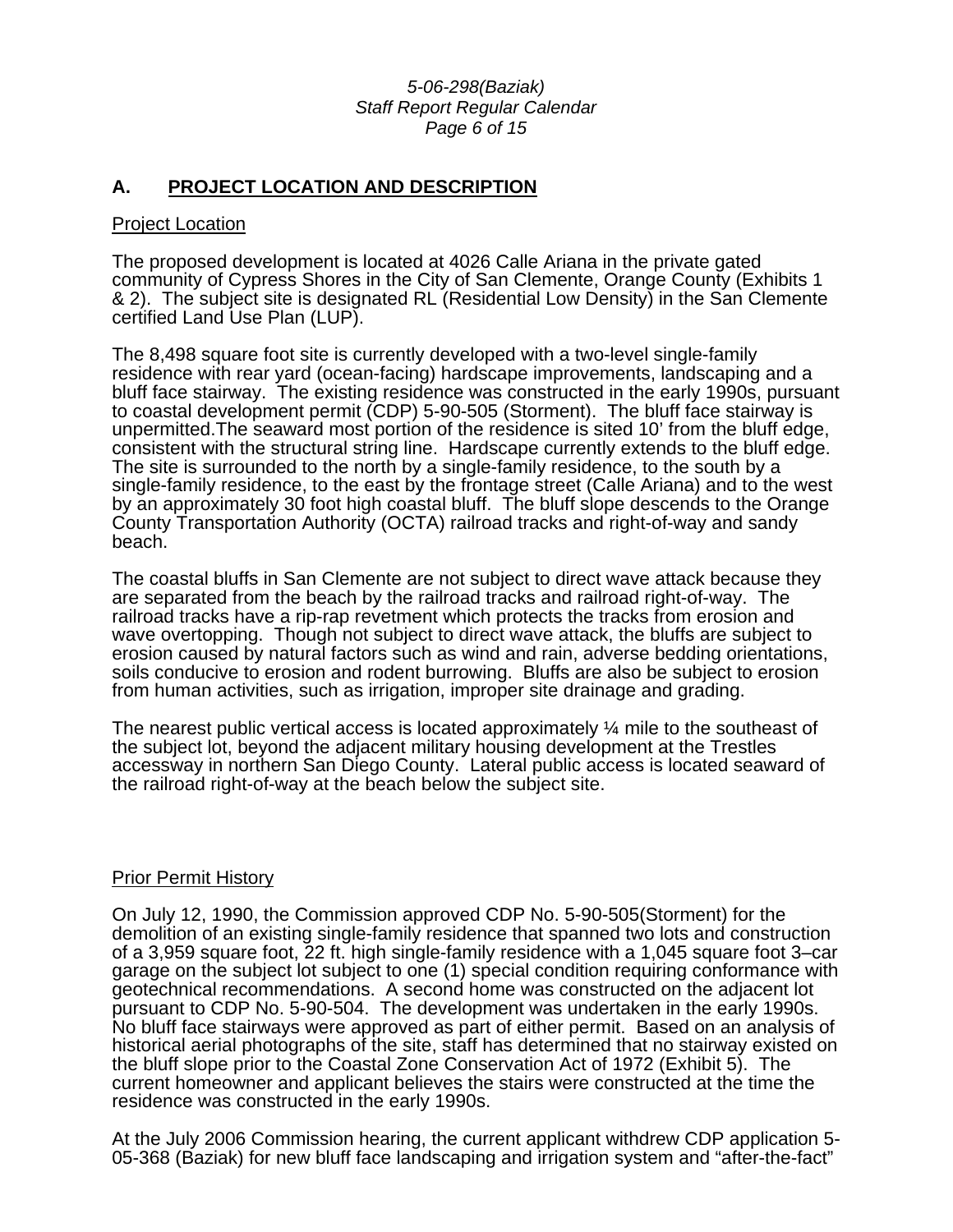#### *5-06-298(Baziak) Staff Report Regular Calendar Page 7 of 15*

approval of installation of four rows of wooden retaining walls to stabilize the bluff face, thirteen caissons beneath existing residence and patio and wooden coastal bluff face stairway. The project scope for CDP application 5-06-298(Baziak) was initially limited to a request for after-the-fact approval of the installation of four (4) rows of level terraced wooden post and tie retaining walls approximately 3  $\frac{1}{2}$  feet high and landscaping with an irrigation system to stabilize the bluff face of the subject property and a small portion of the adjacent property after a failure in winter 2005.

The retaining wall portion of the project was referred to the Coastal Commission after the City of San Clemente placed a "Stop Work Notice" on the property on February 16, 2005. After reviewing the work already undertaken (approx. 75% completed) and yet to be completed, City staff determined that the retaining wall system inconsistent with local requirements and referred the issue to the Commission for consideration.

Commission staff later learned from the applicant that thirteen (13) caissons and grade beams were installed in two rows beneath the residence and rear yard patio with a City building permit but without benefit of a coastal development permit in 2000. Additionally, a wooden bluff face stairway was also installed along the northernmost property line (upcoast) without benefit of a coastal development permit or a City building permit. A private stairway would also be considered inconsistent with local requirements. Although the current owner/applicant did not undertake the unpermitted caisson installation and bluff stairway construction, he requested after-the-fact approval of the caisson system and a bluff face stairway under CDP 5-05-368.

Staff recommended a two-part resolution to provide "after-the-fact" approval of the caissons and grade beam and denial of the "after-the-fact" retaining wall system (with associated landscaping and irrigation) and bluff face stairway since the development was considered to alter a natural landform and create adverse visual impacts. The application was withdrawn the day of the Commission hearing.

#### Project Description

The applicant is currently proposing new landscaping and requesting "after-the-fact" approval of installation of four (4) modified rows of wooden retaining walls to stabilize the bluff face and "after-the-fact" approval of installation of thirteen (13) caissons and grade beams beneath the existing residence and rear yard patio located on the bluff top.

Proposed landscaping consists of drought resistant, non-invasive California native plant species suitable to coastal bluff habitat including Australian saltbush, dwarf coyote brush, ceanothus, lupine, toyon and lemonade berry. Landscaping is anticipated to reduce the visual impact of the wooden retaining walls from the public beach. A temporary drip type irrigation system is proposed to establish new plantings.

The applicant is not seeking approval nor has he proposed removal of the unpermitted bluff stairs. The Commission's enforcement division will evaluate further actions to address this matter.

# **B. GEOLOGIC STABILITY**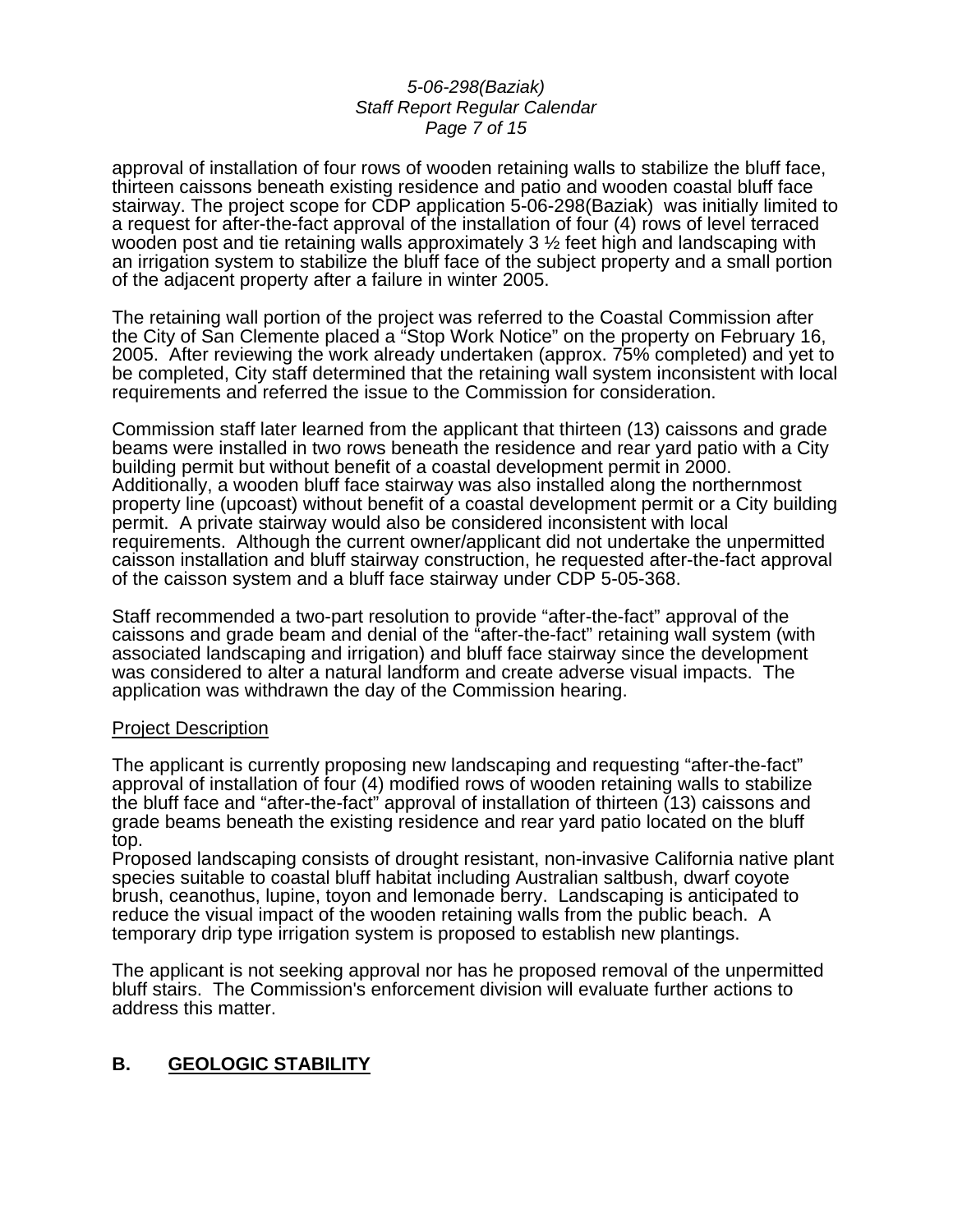#### *5-06-298(Baziak) Staff Report Regular Calendar Page 8 of 15*

Section 30235 of the Coastal Act states, in relevant part:

*Revetments, breakwaters, groins, harbor channels, seawalls, cliff retaining walls, and other such construction that alters natural shoreline processes shall be permitted when required to serve coastal-dependent uses or to protect existing structures or public beaches in danger from erosion, and when designed to eliminate or mitigate adverse impacts on local shoreline sand supply…* 

Section 30253 of the Coastal Act states:

*New development shall:* 

 *(l) Minimize risks to life and property in areas of high geologic, flood, and fire hazard.* 

 *(2) Assure stability and structural integrity, and neither create nor contribute significantly to erosion, geologic instability, or destruction of the site or surrounding area or in any way require the construction of protective devices that would substantially alter natural landforms along bluffs and cliffs.* 

LUP Policy VII.13:

*Development shall be concentrated on level areas (except on ridgelines and hilltops) and hillside roads shall be designed to follow natural contours. Grading, cutting, or filling that will alter landforms (e.g.; bluffs, cliffs, ravines) shall be discouraged except for compelling reasons of public safety. Any landform alteration proposed for reasons of public safety shall be minimized to the maximum extent feasible.* 

Bluff stability has been an issue of historic concern throughout the City of San Clemente. Coastal bluffs in San Clemente are composed of weak sedimentary bedrock and unconsolidated surface soils which are subject to sloughing, creep, and landsliding.

Development on a coastal bluff is inherently risky due to the potential for bluff failure. Bluff development poses potential adverse impacts to the geologic stability of bluffs and the stability of residential structures and ancillary improvements. In general, bluff instability is caused by environmental factors and human impacts. Environmental factors include seismicity, wave attack, drying and wetting of soils, wind erosion, salt spray erosion, rodent burrowing, percolation of rain water, poorly structured bedding and soils conducive to erosion. Factors attributed to human intervention include bluff over steepening from cutting roads and railroad tracks, irrigation, over-watering, building too close to the bluff edge, grading into the bluff, improper site drainage, use of impermeable surfaces that increase runoff, use of water-dependent vegetation, pedestrian or vehicular movement across the bluff top and toe, and breaks in water or sewage lines.

#### Caisson and Grade Beam System

The subject site is developed with a single-family residence set back 10 feet from the bluff edge. The concrete patio extends to the bluff edge. In 1997, the former property owner consulted a geotechnical consultant to evaluate rear patio damage and soil conditions at the subject site. A *Report of Geotechnical Investigation at Serrano Residence* was prepared by Dale Hinkle P.E., Inc. on December 9, 1997. The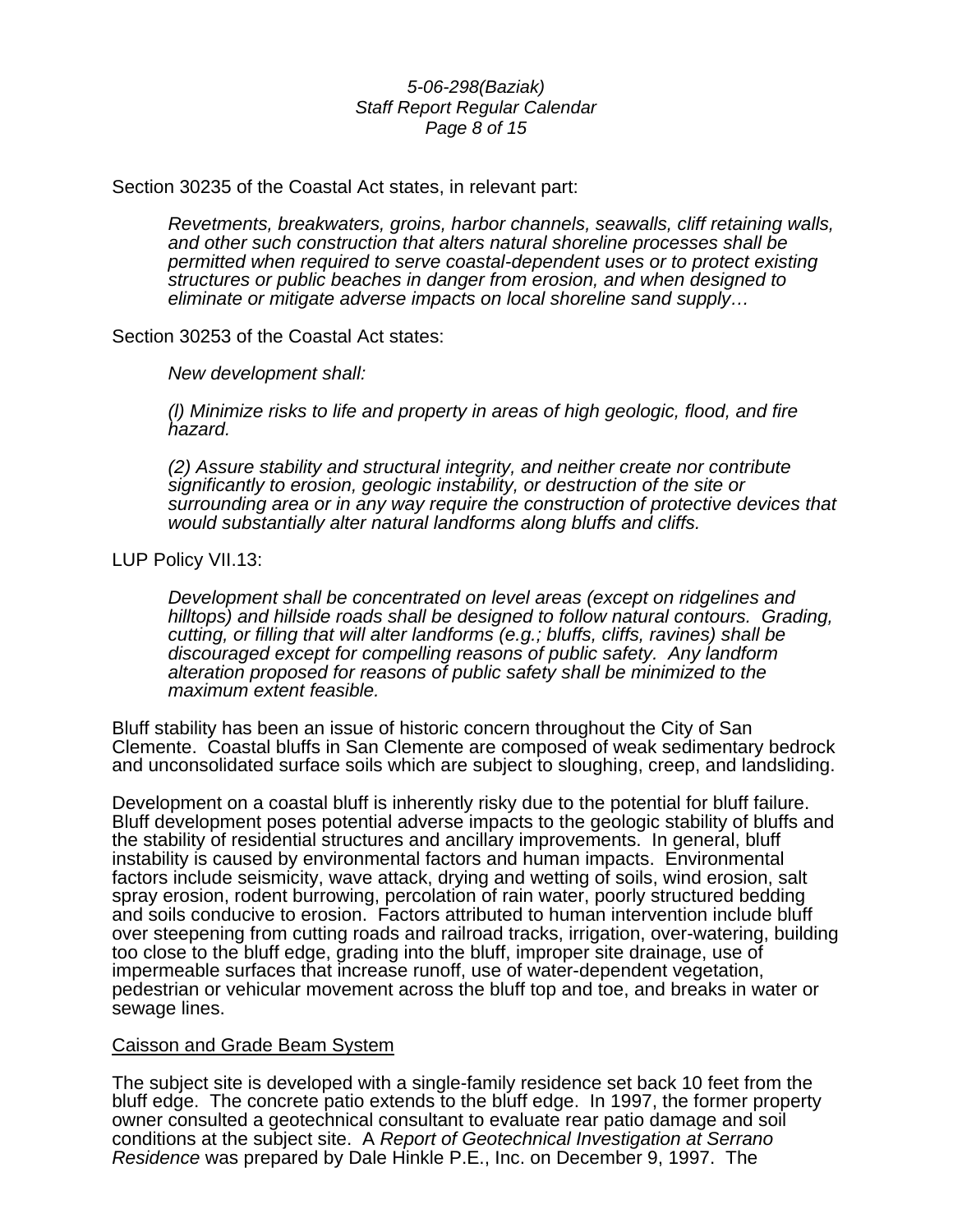#### *5-06-298(Baziak) Staff Report Regular Calendar Page 9 of 15*

geotechnical report concludes that a tied-back system constructed to prevent movement of the slope had failed and that lateral movement was occurring in the upper 18-20 feet. The report recommended stabilization measures to mitigate future distress to site improvements, including the existing residence and rear yard brick patio. The 1997 geotechnical report states the following:

*It is our opinion that damage to the structure and lot was caused by settlement and lateral slope creep due to failure of the tied-back system. It is recommend that the west side of the structure be underpinned…with a series of concrete caissons and grade beams founded a minimum of 10 feet into bedrock.* 

An *Update of Geotechnical Investigation* was prepared by Dale Hinkle PE, Inc. on April 4, 2000. The update states, *"lateral movement of the rear deck has progressed to the point where excessive damage is occurring and stabilization is required."* The detailed design of the caisson system was included with this report.

In August 2000, a *Preliminary Engineering Geologic Investigation for Remedial Foundation Design* was prepared by Via Geos, for a new property owner. According to the report,

*Much of the substantial structural distress features at the rear of the residence are most likely the effect of relatively deep slope creep, and limited settlement of the existing fill and weathered sandy bedrock. Surficial slope processes such as creep, shallow slumping, limited settlement and erosion may occur in the future, however, assuming the repair elements are properly installed in conformance*  with our geotechnical recommendation, the effects of these slope processes will *be substantially reduced by the proposed improvements and should not significantly affect the proposed improvements or existing structures.* 

The Commission's technical staff reviewed the aforementioned geotechnical reports and concurred with the consultants' conclusions and recommendations. Clearly, an existing structure was imminently threatened. Therefore, the installation of the caisson and grade beam system is deemed necessary to protect the existing residence. Although no comprehensive alternatives analysis was performed, the Commission has generally found that below-grade retention and underpinning systems have the least environmental impacts of commonly proposed shoreline protection devices.

#### Retaining Wall System

As previously described, the subject site has a history of instability, documented by a series of reports prepared in 1997-2000 describing damage to the structure and failure of the tie-back system.

The applicant submitted a *Geotechnical Assessment of January 2005 Slope Failure and Unfinished Slope Repair* prepared by William R. Munson dated May 26, 2005. The assessment provides a chronology of the site up to, and including, the partial construction of a wood revetment system in January-February 2005. The work was intended to repair a slope failure that occurred *"during or shortly after an intense rainstorm in January 2005 that followed several storms beginning in October-November 2004."* The report notes that a major causative factor of the slope failure was sheet flow runoff from approximately the seaward half of the tiled lower deck. A secondary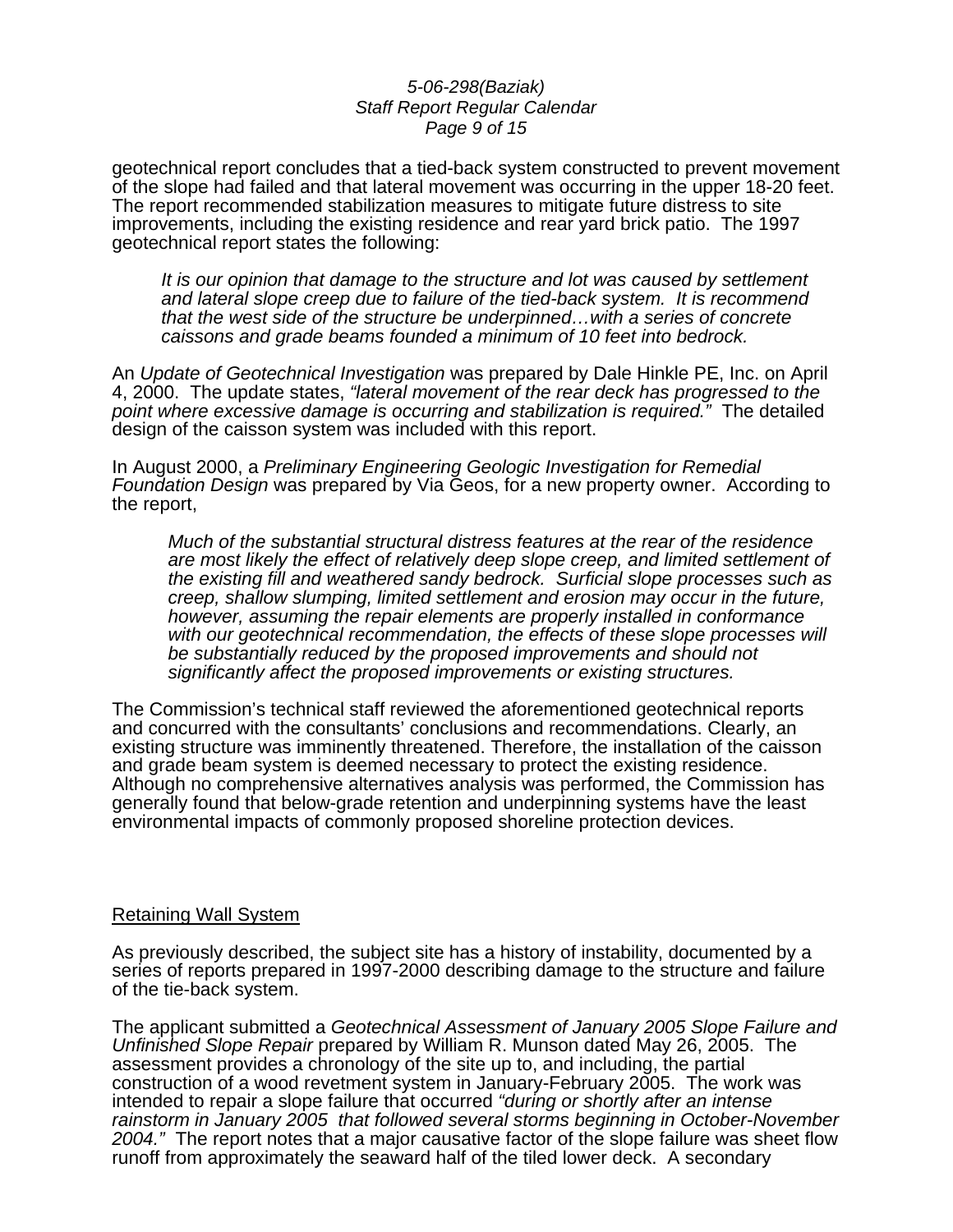#### *5-06-298(Baziak) Staff Report Regular Calendar Page 10 of 15*

causative factor was water from a pressure slope irrigation waterline that ruptured as a result of initial slope failure. Water from the ruptured pipe likely caused the slope failure to widen into the adjacent Lot 75 for a distance of 10-12 feet.

According to the report, the slope failure is classified as "surficial (i.e. 4-feet or less in depth)". The unfinished slope repair construction is described and conclusions are provided. The report concludes that *"the wood revetment design, when augmented by galvanized pipes or equivalent members that are engineered for depth and center-tocenter spacing, should be suitable for the intended purpose."*

The May 26, 2005 report was augmented by *Discussions of Existing and Alternative Slope Repair Methodologies for the January 2005 Slope Failure at the Rear of 4026 Calle Ariana* prepared by William R. Munson dated September 14, 2005. The report approves the slope repair construction methodology because *"it is a suitable tried-andtrue stabilization measure for surficial slope failures…as well as a cost-effective means to practically re-build the slope."* The report reiterates that the vertical members are insufficiently deep and require retrofitting with thick-walled galvanized iron pipe, or equivalent. Of particular interest, is the consultant's following note:

*Note: Both the seaward edge of the lower concrete deck (at the top-of-slope) and the rear wall of the house are respectively supported by 30-40-feet deep caissons that extend minimum 10- and 5- feet into the underlying Capistrano formation bedrock. This deep foundation system effectively renders the deck and house independent of (i.e. non-reliant on) the slope for lateral support.* 

The alternative slope repair presented by the applicant's geology consultant is the removal of slide material and the unsuitable natural ground material, excavation of a toe keyway into competent bedrock and reconstruction of the slope with soil cement or geogrid reinforcement. This alternative would result in much greater disturbance to the bluff face than the proposed project. The alternative is considered *"both physically impractical and cost prohibitive"* by the consultant and the Commission geologist.

Peter and Associates, the applicant's civil engineering/geotechnical engineering consultant provided a response letter to address Commission staff questions on December 12, 2005. The letter asserts that the slope repair construction (i.e. retaining walls) is deemed necessary to *"1) prevent further slope instability that could damage terrain of adjacent properties, and more so if they do not have benefit of caisson supported structures and 2) to create a stable condition to promote plant growth and drainage control to preclude or minimize slope erosion that could otherwise result in sedimentation with the railroad right-of-way."*

Furthermore, a year later, an *Addendum to our 2005 Geotechnical Reports: Response to Specific Comments to the California Coastal Commission Report of CDP No. 5-05- 368, dated 28, June 2006, that pertain to After-the-Fact Approval of the Installation of four (4) Rows of Wooden Post and Tie Retaining Walls…* was prepared by William Munson dated September 18, 2006 to dispute the staff recommendation of CDP application 5-05-368. In that addendum, the consultant makes the following conclusion, *"The logical conclusion from this discussion is that the slope stability of Lot 76 and contiguous Lots 77/75 is problematic. Any excavation on Lot 76 could cause slope destabilization and slippage on all three lots and endanger or damage the attendant residences, particularly those on Lots 77 and 75 that do not have deep caisson foundation systems."*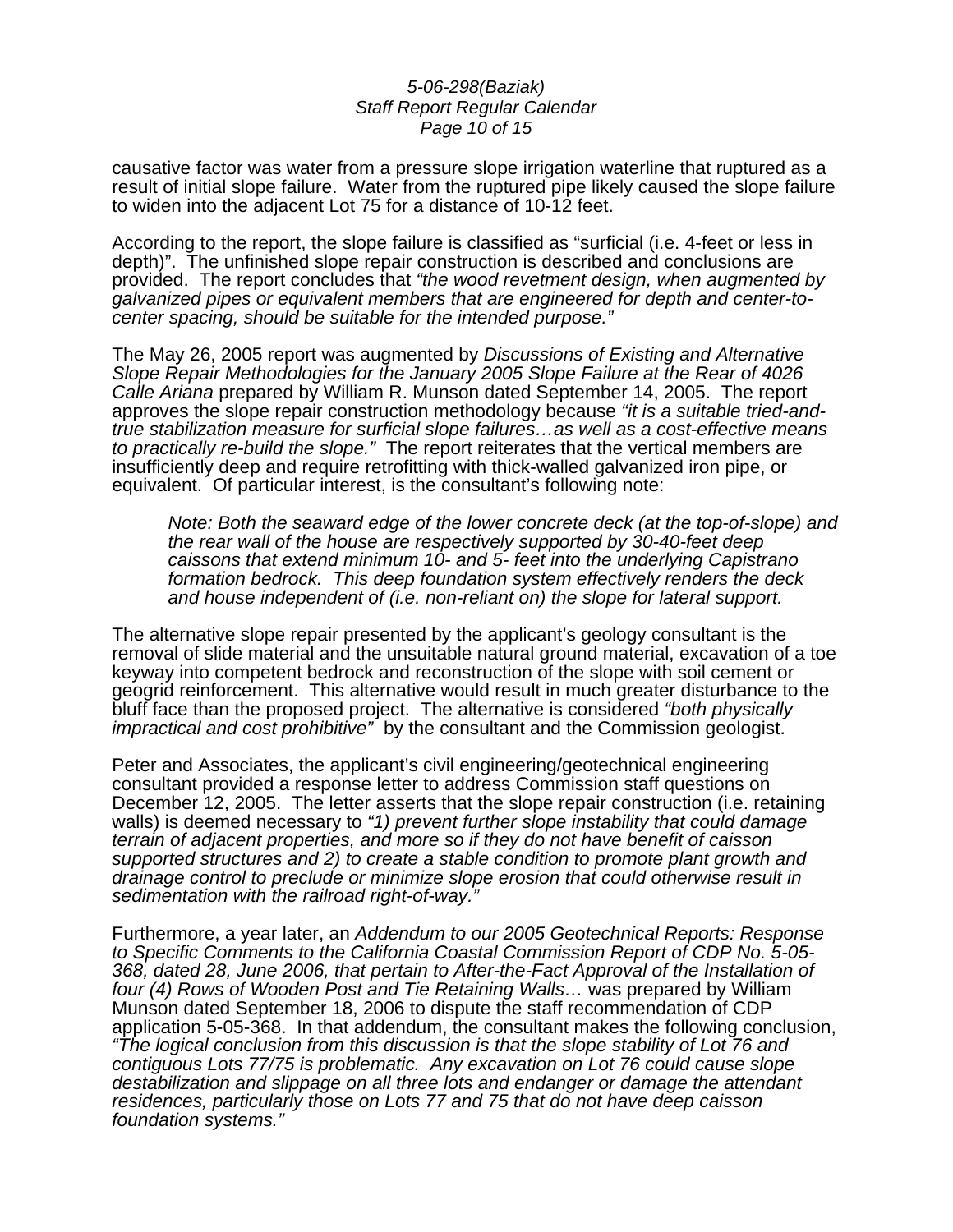#### *5-06-298(Baziak) Staff Report Regular Calendar Page 11 of 15*

Section 30235 of the Coastal Act requires protective devices, including *"cliff retaining walls,"* to be permitted when required to protect existing structures.In this case, the Commission staff geologist concurs with the applicant's consultants that the proposed retaining wall system is necessary to protect adjacent existing structures from the 2005 slope failure. The residence at the subject property is supported by caissons and therefore does not fully rely on the slope for lateral support. The Commission agrees with the staff geologists' conclusions and finds the retaining wall system is justified under Section 30235 of the Coastal Act.

Section 30253 of the Coastal Act requires new development to *"assure stability."* The applicant proposes a retaining wall system which creates four plantable terraces along the bluff face. It has been shown that the site has experienced failure in the past where a contributing factor was water infiltration. As the introduction of additional water onto the slope may adversely affect stability of the development, the applicant proposes to utilize native California plants of the drought resistant variety that do not require an inground irrigation system. An existing large myoporum shrub on the north end of the bluff (not on the portion of the bluff face subject to proposed work) will be retained. Removal of the myoporum may cause additional disturbance to the bluff. The landscaping is integrally related to the applicant's retaining wall proposal as it will help control soil erosion and not contribute to added water infiltration on the bluff. As such, the proposed development is consistent with Section 30253 of the Coastal Act.

 Although the caissons and retaining wall system provide added levels of protection to the existing development, development on a coastal bluff is inherently hazardous. Consequently, the Commission typically requires applicants on blufftop lots to comply with certain specific special conditions to bring the project into compliance with the resource protection policies of the Coastal Act. In this case, those special conditions are as follows:

Condition No. 3 requires the applicant to assume the risk of development. The standard waiver of liability condition has been attached through Special Condition No. 3. By this means, the applicant is notified that the proposed development is built in an area that is potentially subject to bluff erosion that can damage the applicant's property. The applicant is also notified that the Commission is not liable for such damage as a result of approving the permit for development. Finally, the condition requires the applicant to waive claims against the Commission and indemnify the Commission for third-party claims.

Special Condition No. 4 is a future development restriction, which states that any future improvements or additions on the property, including hardscape improvements, grading, landscaping, vegetation removal and structural improvements, require a coastal development permit from the Commission or its successor agency. This condition ensures that development on coastal bluffs, which may affect the stability of the bluffs and residential structures or may require future bluff protective structures, requires a coastal development permit.

Only as proposed and conditioned to require assumption of risk, future improvements require a permit amendment or new permit; and a deed restriction recording the requirements of the permit, does the Commission find the proposed development in conformance with Sections 30235 and 30253 of the Coastal Act.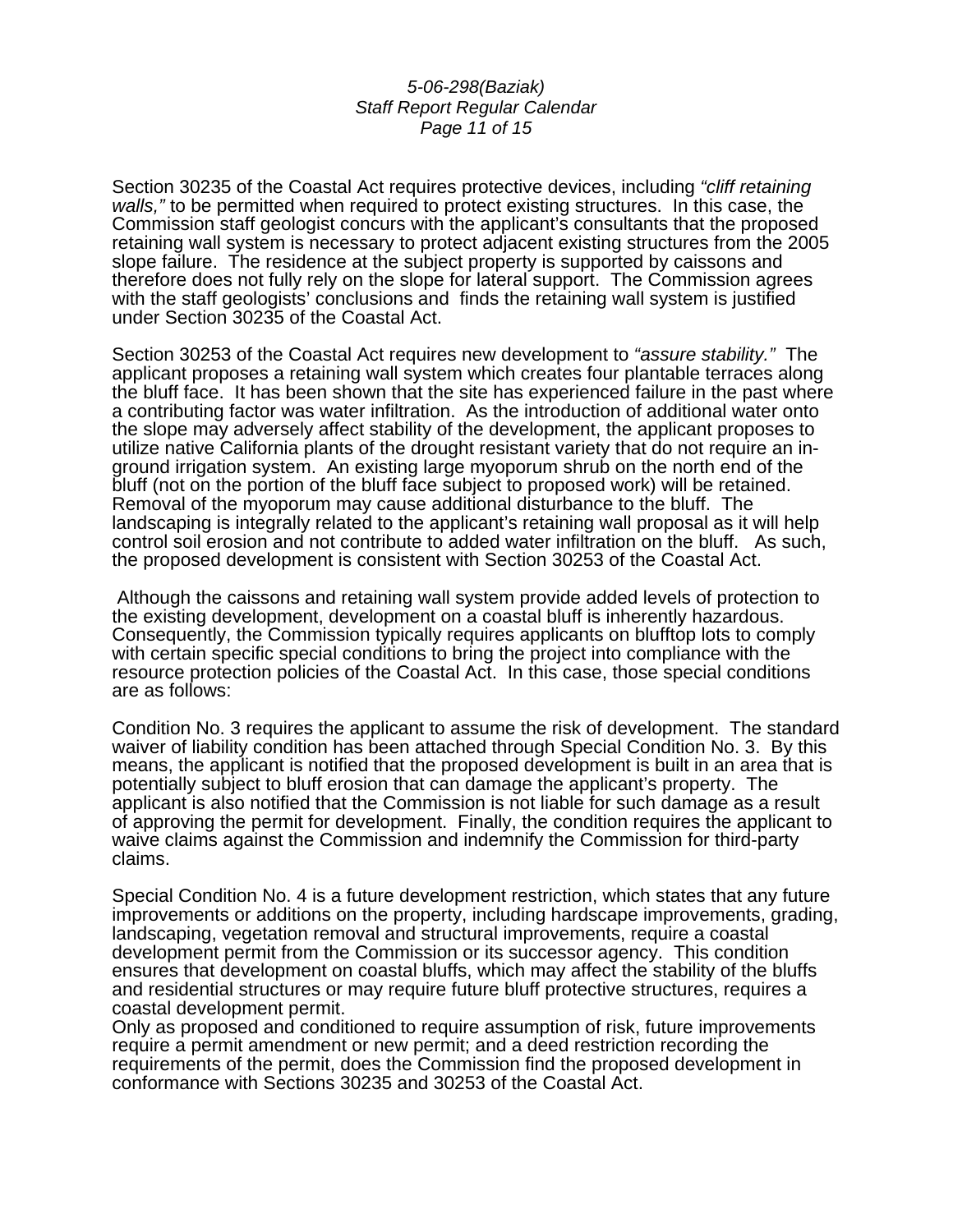*5-06-298(Baziak) Staff Report Regular Calendar Page 12 of 15* 

# **C. SCENIC RESOURCES**

Section 30251 of the Coastal Act pertains to visual resources. It states:

*The scenic and visual qualities of coastal areas shall be considered and protected as a resource of public importance. Permitted development shall be sited and designed to protect views to and along the ocean and scenic coastal areas, to minimize the alteration of natural land forms, to be visually compatible with the character of surrounding areas…* 

The proposed development is located on the bluff top and face immediately adjacent to the public beach. Although the site is located within a private community, the site is highly visible from the shoreline or when traveling along the public beach below. The bluffs along this stretch of shoreline in San Clemente extend about 30 feet above beach level. From the beach, the houses on the top of the bluff are visible. There is little structural development other than stairways and minor landscape improvements along the face of the bluffs.<sup>[1](#page-11-0)</sup> For the most part, the bluff faces—particularly the lower portions—are vegetated and largely undisturbed.

Development at this location must be sited and designed to be visually compatible with the relatively undisturbed character of the surrounding area. It is also necessary to ensure that new development be sited and designed to protect views to and along the beach area and minimize the alteration of existing landforms, as further addressed below.

#### Caissons

The existing residence and patio will be supported by a subterranean caisson and grade beam system. The caissons are sited below ground immediately inland of the bluff edge and are not visible from public vantage points seaward of the site. Therefore, the subterranean stabilization portion of the proposed work is consistent with the scenic resource policies of the Coastal Act.

#### Retaining Walls

 $\overline{a}$ 

The Coastal Act requires new development to be sited to *"minimize the alteration of natural land forms*." The proposed project would be located upon a coastal bluff face. The existing bluff is a natural landform visible from public vantage points such as the adjacent beach. Additionally, pursuant to Section 30251 of the Coastal Act, new development must be visually compatible with the surrounding area.

Although the bluffs of the surrounding properties are not developed with structural stabilization features, the proposed retaining wall system has been shortened in height from the original withdrawn proposal in CDP application 5-05-368 with a 2:1 backfill slope so that the retaining walls will only be +/-18" visible above ground. The proposed retaining wall system and landscaping is sited and designed to protect scenic and visual qualities of the site as an area of public importance. The landscaping plan has also been modified to provide California native plantings appropriate to bluff habitats that would blend in with the natural surroundings. The plantings once established would simulate the pre-2005 slope appearance. The plantings would cascade over the walls

<span id="page-11-0"></span> $1$  Commission staff has determined that many of the existing stairways are either unpermitted or constructed prior to passage of the Coastal Act. Further investigation is required.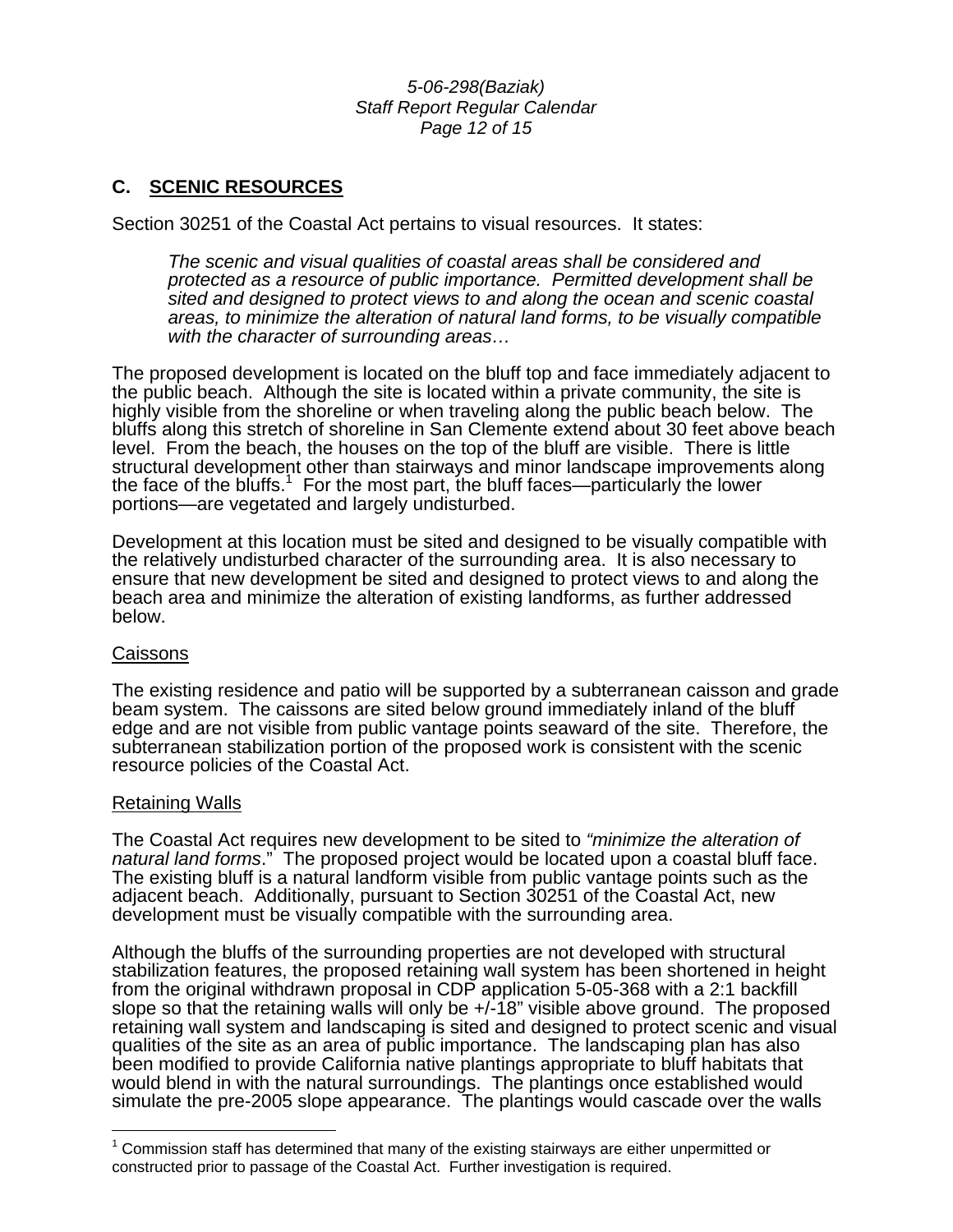#### *5-06-298(Baziak) Staff Report Regular Calendar Page 13 of 15*

and grow tall enough to screen the retaining walls from the public view from the beach and ocean and would not adversely impact the visual quality of the subject area.

The proposed preliminary landscaping plan show an existing unpermitted wooden bluff face stairway. The stairway presents an adverse visual effect when viewed from public vantage points along the beach. To ensure conformance with Section 30251 of the Coastal Act, staff imposes Special Condition No. 2 requiring landscaping plans to show the existing wooden bluff face stairway shaded and clearly marked "this element not permitted by any coastal development permit."

As discussed previously, Special Condition No. 4 ensures that any future development on the site, which may affect the stability or appearance of the bluff, requires a coastal development permit. The "future development" condition will ensure that improvements are not made at the site that could affect the visual appearance of the coastal bluff or affect the stability of the bluff. The proposed landscaping plan sufficiently mitigates for visual impacts so that the alteration of the bluff from construction of the retaining walls would not result in an adverse visual effect when viewed from public vantage points along the beach. Therefore, the Commission finds that, as proposed, the project is consistent with the visual resource protection policies of Section 30251 of the Coastal Act.

# **D. PUBLIC ACCESS AND RECREATION**

Section 30212(a)(2) of the Coastal Act states, in pertinent part:

*(a) Public access from the nearest public roadway to the shoreline and along the coast shall be provided in new development projects except where:* 

 *(2) adequate access exists nearby* 

Section 30604(C) of the Coastal Act requires that permit applications between the nearest public road and the shoreline of any body of water within the coastal zone shall include a public access and recreation finding. The proposed development is located between the sea and the first public road in the private gated community of Cypress Shores. The nearest vertical coastal access is available approximately  $\mathcal{U}_4$  mile southeast of the subject site via the Trestles public access point. Lateral access to the Pacific Ocean and sandy beach is available immediately adjacent to the proposed development, seaward of the railroad tracks located at the toe of the adjacent slope.

The development is located between the sea and the first public road, however, it does not impact access either directly or indirectly to the ocean. The project site is currently developed with a single-family residence and the proposed caisson and grade beam system, retaining wall system and landscaping will not result in an intensification of use. The development will not create adverse impacts, either individually or cumulatively, on public access and will not block public access from the first public road to the shore. Additionally, adequate access exists nearby. Therefore, the Commission finds that the proposed development is consistent with Section 30212 of the Coastal Act.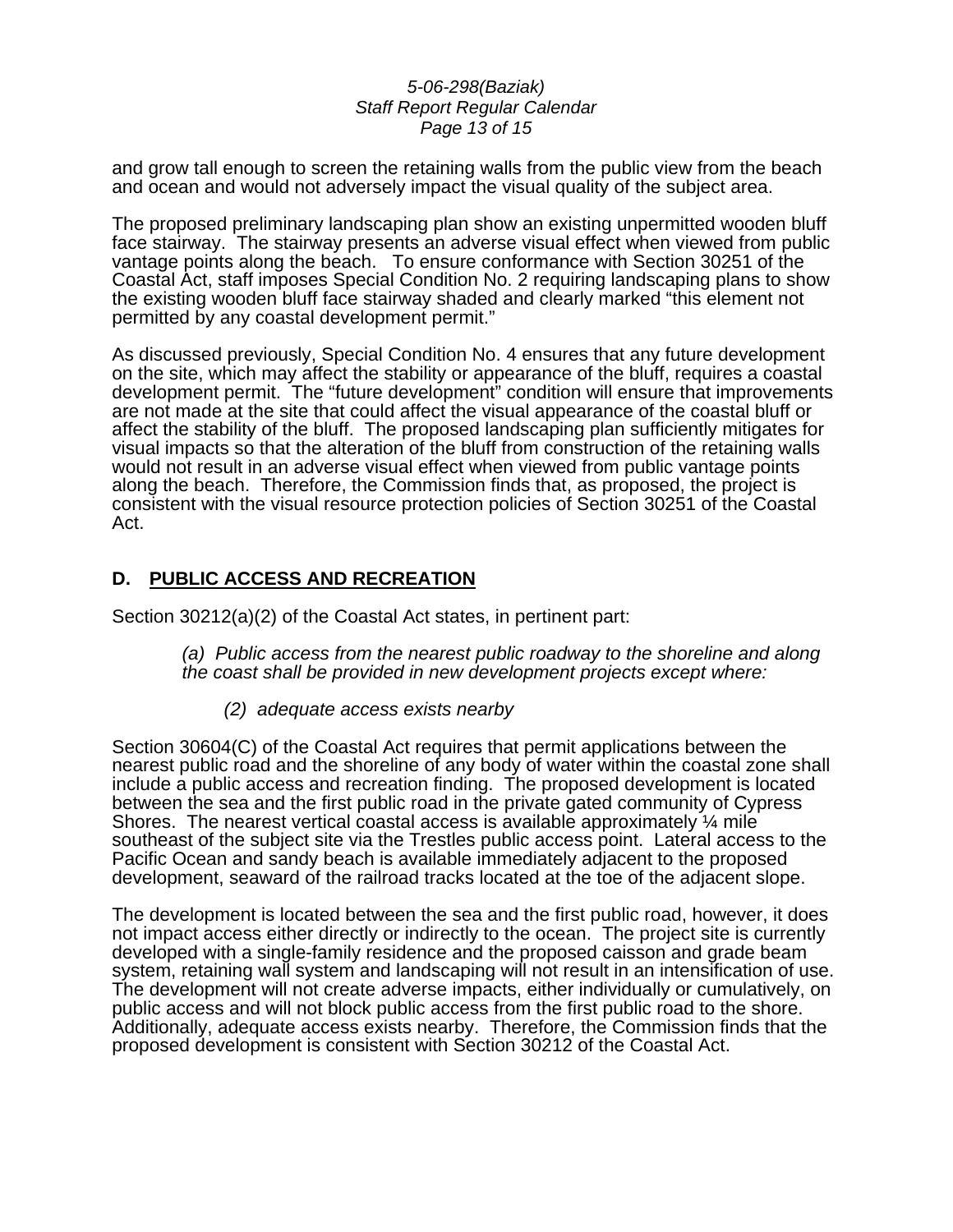*5-06-298(Baziak) Staff Report Regular Calendar Page 14 of 15* 

# **E. UNPERMITTED DEVELOPMENT**

Development has occurred on the subject site without benefit of the required coastal development permit, including installation of a caisson and grade beam system beneath the residence and rear yard patio, construction of wooden retaining walls, and a stairway. All work occurred on the bluff face or within 50 feet of the edge of a coastal bluff. Consequently, even if it were considered to be the sort of work that is normally associated with a single-family residence, the work that was undertaken constitutes development that requires a coastal development permit application.

Special Conditions 1 and 2 require revised project and landscaping plans showing the existing wooden bluff face stairway shaded and clearly marked "this element not permitted by any coastal development permit." Similarly, Special Condition 1 addresses a chain link fence at the toe of the bluff and two rows of wood fence on Lot 76, both of which are off the applicant's property, depicted on the applicant's plans which haven't received Commission approval.

Special Condition No. 5 is imposed to require the applicant to record a deed restriction against the property so as to notify all prospective future property owners of the terms and conditions of approval to which they will also be required to adhere. It thus ensures that future owners of the property will be informed of the conditions as well as of the risks and the Commission's immunity for liability.

Additionally, to ensure that the unpermitted development components of this application are resolved in a timely manner, Special Condition 6 requires that the applicant satisfy all conditions of this permit which are prerequisite to the issuance of this permit within 90 days of Commission action. The Executive Director may grant additional time for good cause.

Consideration of the permit application by the Commission has been based solely on the consistency of the proposed development with the policies of Chapter 3 of the Coastal Act. The certified San Clemente Land Use Plan was used as guidance by the Commission in reaching its decision. Approval of this permit does not constitute a waiver of any legal action with regard to the alleged unpermitted development, nor does it constitute admission as to the legality of any development undertaken on the subject site without a coastal development permit. The Commission's enforcement division will evaluate further actions to address unpermitted development not resolved under this permit.

# **F. LOCAL COASTAL PROGRAM**

Section 30604(a) of the Coastal Act provides that the Commission shall issue a coastal permit only if the project will not prejudice the ability of the local government having jurisdiction to prepare a Local Coastal Program which conforms with Chapter 3 policies of the Coastal Act. The Commission certified the Land Use Plan for the City of San Clemente on May 11, 1988, and certified an amendment in October 1995. On April 10, 1998, the Commission certified with suggested modifications the Implementation Plan portion of the Local Coastal Program. The suggested modifications expired on October 10, 1998. The City re-submitted on June 3, 1999, but withdrew the submittal on October 5, 2000.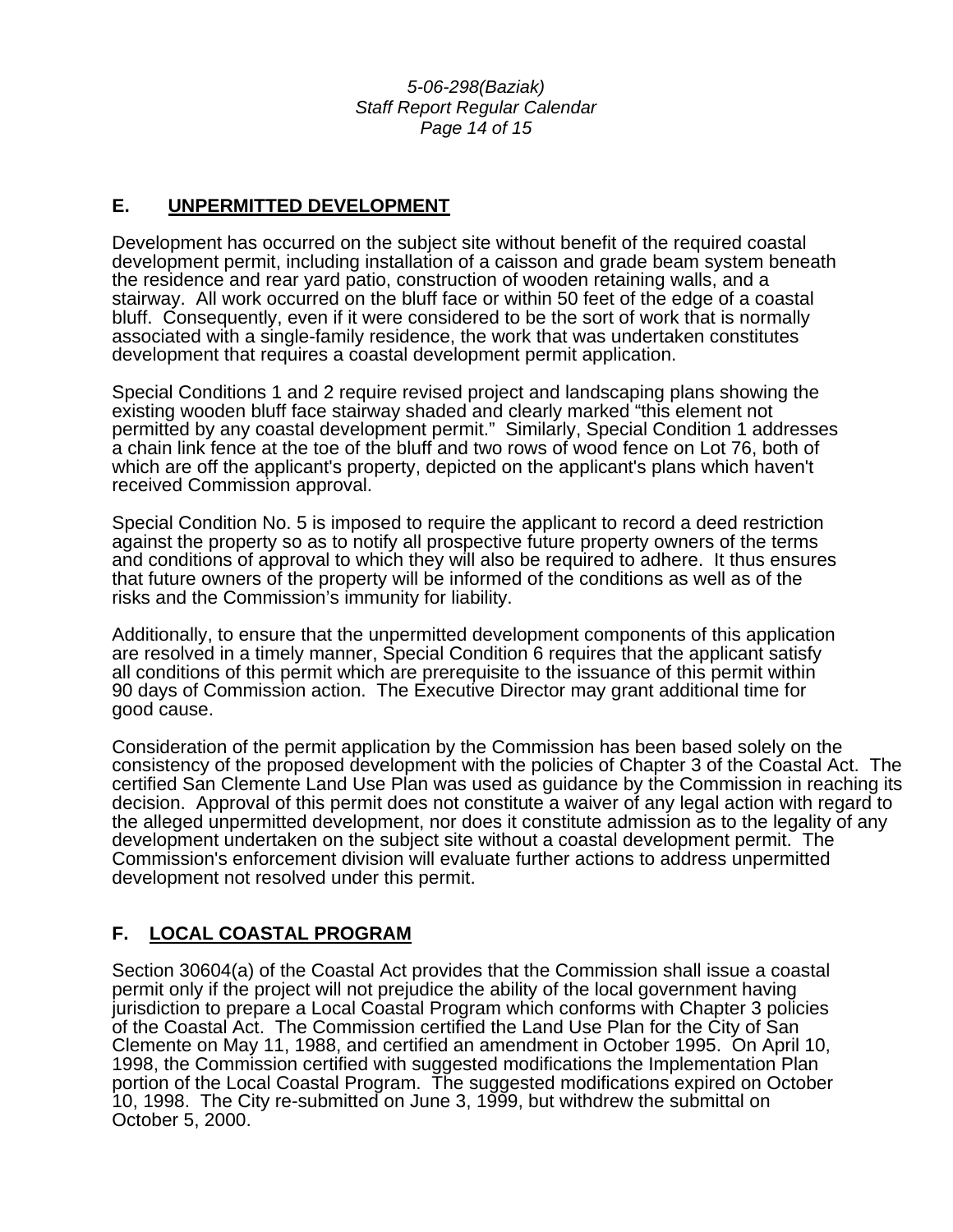#### *5-06-298(Baziak) Staff Report Regular Calendar Page 15 of 15*

The proposed development is consistent with the policies contained in the certified Land Use Plan. Moreover, as discussed herein, the development, as conditioned, is consistent with the Chapter 3 policies of the Coastal Act. Therefore, approval of the proposed development will not prejudice the City's ability to prepare a Local Coastal Program for San Clemente that is consistent with the Chapter 3 policies of the Coastal Act as required by Section 30604(a).

# **G. CALIFORNIA ENVIRONMENTAL QUALITY ACT (CEQA)**

Section 13096 of the Commission's administrative regulations requires Commission approval of Coastal Development Permit applications to be supported by a finding showing the application, as conditioned by any conditions of approval, to be consistent with any applicable requirements of the California Environmental Quality Act (CEQA). Section 21080.5(d)(2)(A) of CEQA prohibits a proposed development from being approved if there are feasible alternatives or feasible mitigation measures available which would substantially lessen any significant adverse effect which the activity may have on the environment.

The project is located within an existing residential neighborhood. Development already exists on the subject site. In addition, the proposed development has been conditioned, as follows, to assure the proposed project is consistent with policies of the Coastal Act: 1) submittal of revised project plans; 2) conformance with final landscaping plan; 3) requiring assumption of risk; 4) informing the applicant that future improvements will require a permit amendment or new permit; 5) requiring recordation of a deed restriction recording the requirements of the permit; and 6) requiring timely compliance with the conditions of approval.

As conditioned, no feasible alternatives or feasible mitigation measures are known, beyond those required, which would substantially lessen any identified significant effect which the activity may have on the environment. Therefore, the Commission finds that the proposed project, as conditioned, is consistent with CEQA.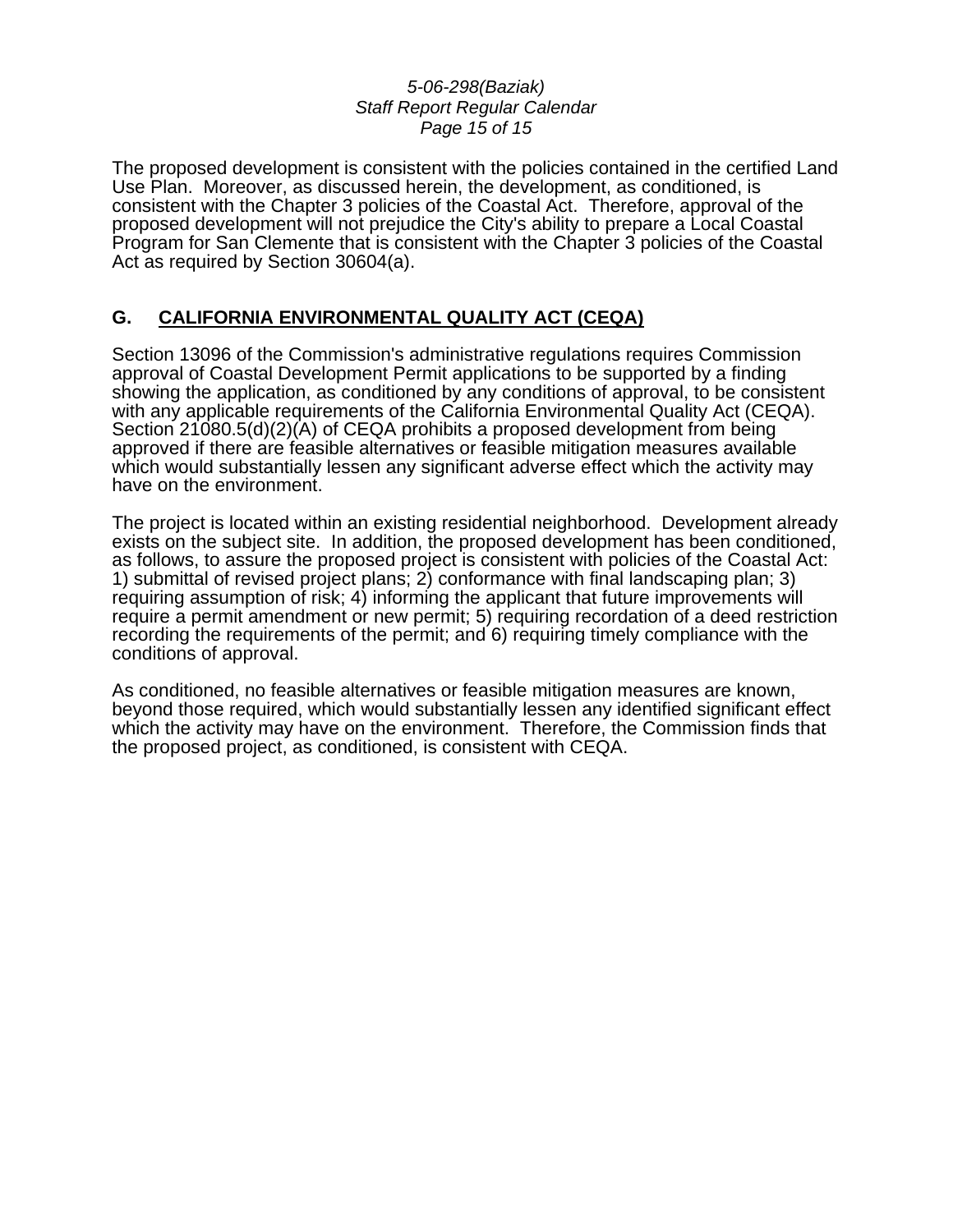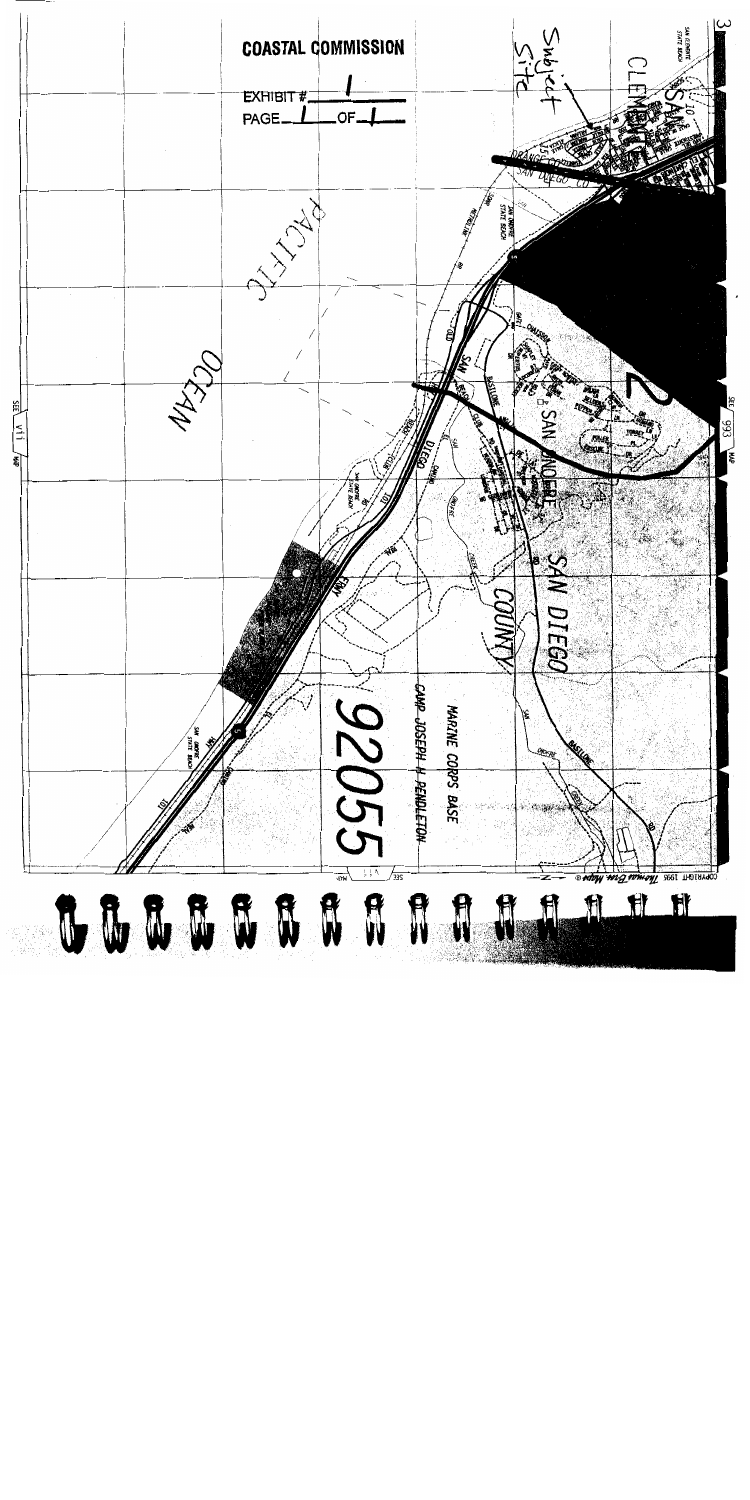

1664.000 Feet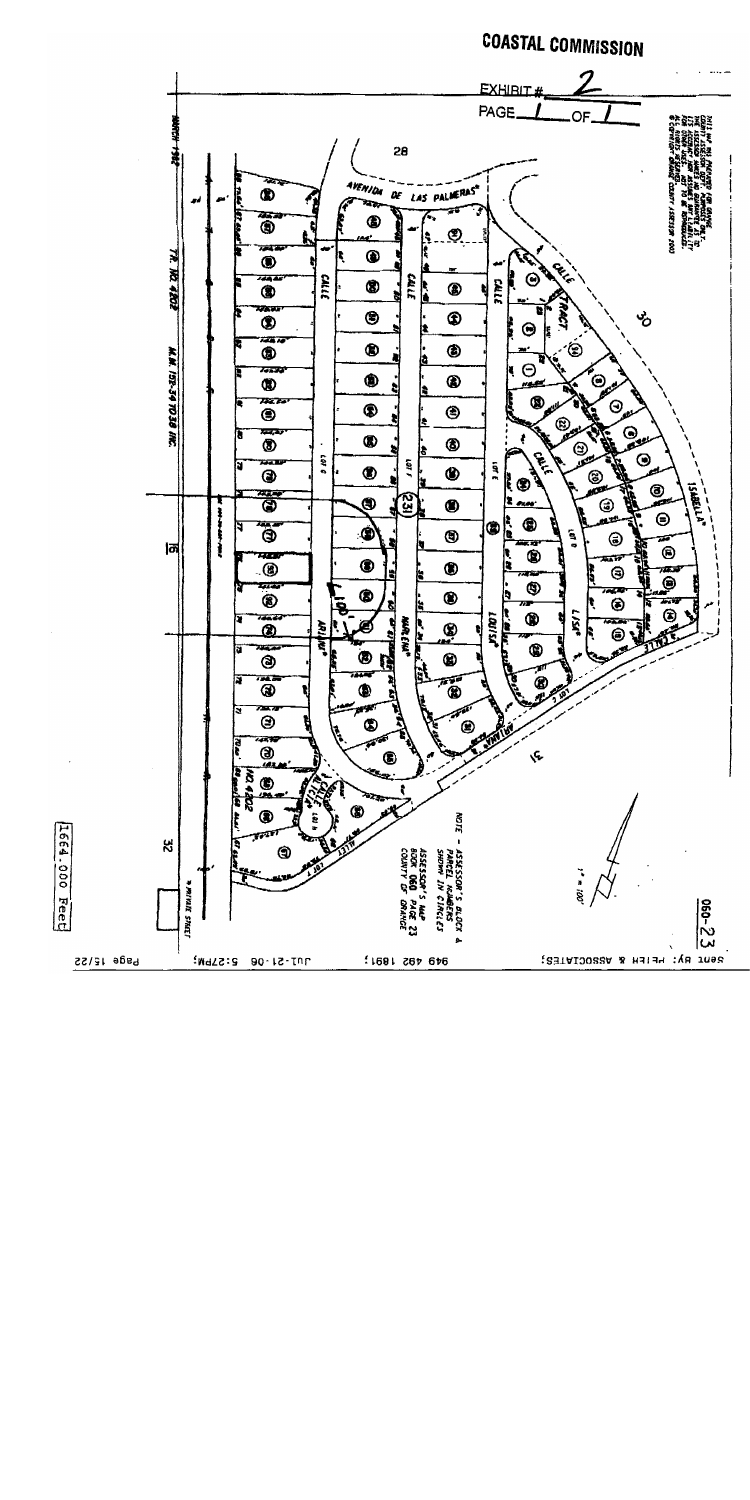

- $\bm G$ CONSTRUCT 4-IN. SPEE-D CHINANNEL GRATE & DRAIN NOS/400-10/NOS 243 GRATE.
- $\left( \cdot \right)$ LANDSCAPE SLOPE PER LANDSCAPE ARCHITECTS PLANS.
- $\circ$ OUTLET SPEE-D CHANNEL AND ATRIUM INLET TO EXISTING SUMP PIT.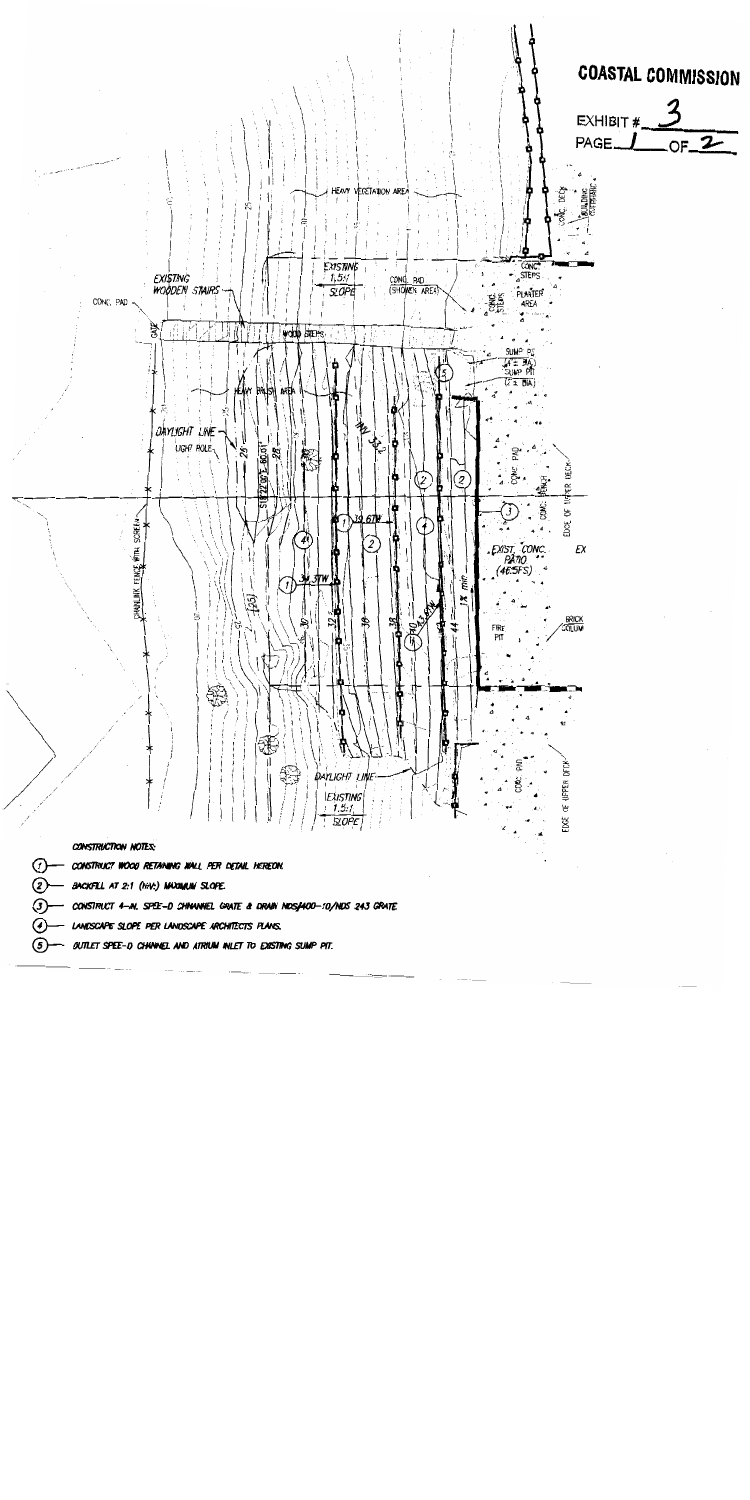

**COASTAL COMMISSION**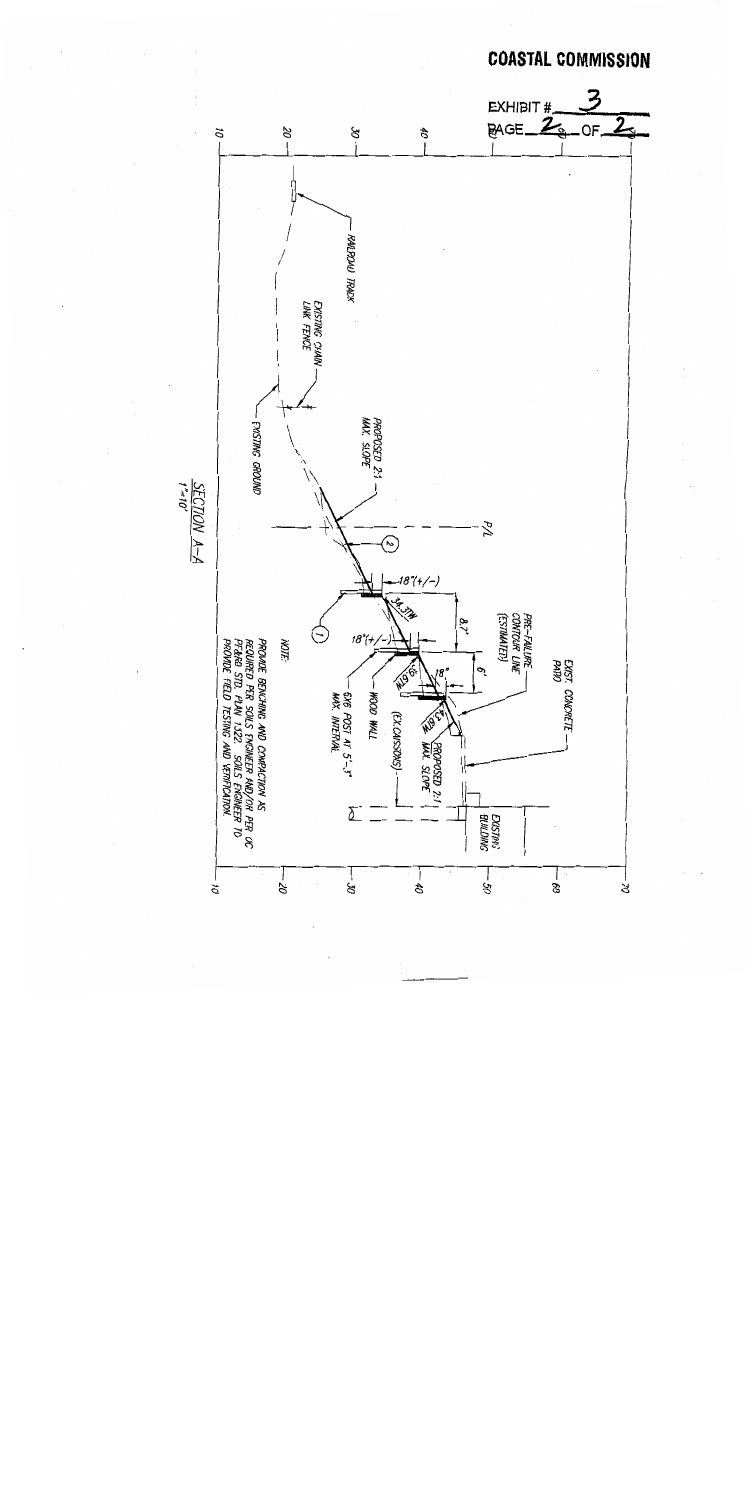# **COASTAL COMMISSION**



City of San Clemente **Planning Division** 

Carrie Tai, Associate Planner Phone: (949) 361-6186 Fax: (949) 366-4750 TaiC@San-Clemente.org

EXHIBIT # PAGE /

September 18, 2006

Mr. Karl Schwing Planning and Regulatory Supervisor California Coastal Commission 200 Oceangate, 10th Floor, Ste. 1000 Long Beach, CA 90802-4302

**RECEIVED** South Coast Region

SEP 2 1 2006

COASTALIFORNIA<br>COASTAL COMMISSION

Re: Baziak Property, 4026 Calle Ariana, San Clemente

Dear Karl:

Per our recent telephone conversation, this is a letter to follow up with the permitting of retaining walls on the bluff property at 4026 Calle Ariana. As a recap, a Building Permit application was submitted to the City of San Clemente in July 2005 requesting approval for several retaining walls installed on the bluff face to stabilize the bluff. The request was forwarded to Anne Blemker, then Coastal Commission Analyst, per Zoning Ordinance Section 17.56.050(D)(1). (See the attached letter for more details.)

The applicant and their representative have contacted me requesting that I follow up with the Coastal Commission on this issue. Because the City is not able to grant an approval in-concept in this matter, we are referring the approval of this matter to the Coastal Commission. Per Zoning Ordinance Section 17.56.050(D)(7), the City does not have objections to this project. Can you advise as to the Coastal Commission's position and process on this matter?

Your help is appreciated. Please call me with any questions.

Sincerely,

Carrie Tai

Associate Planner

Enclosure

Cc: Patrick Murphy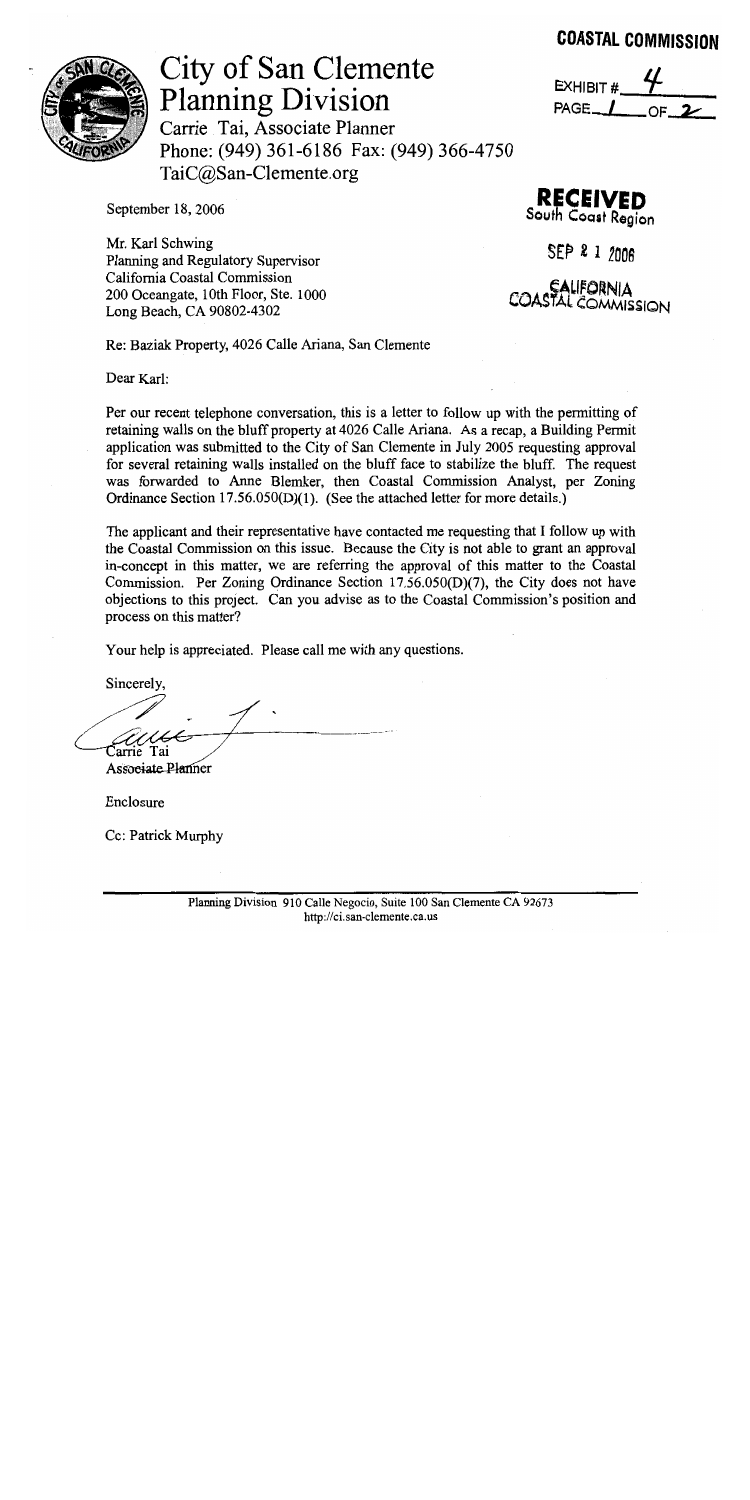# **COASTAL COMMISSION**



# City of San Clemente **Planning Division**

 $EXHIBIT#$  $PAGE_2$ 

Carrie Tai, Associate Planner Phone: (949) 361-6186 Fax: (949) 366-4750 TaiC@San-Clemente.org

July 29, 2005

Ms. Anne Blemker California Coastal Commission 200 Oceangate, 10th Floor, Ste. 1000 Long Beach, CA 90802-4302

RE: 4026 Calle Ariana

Dear Anne:

Per our telephone conversation, this letter pertains to a grading plan for a series of as-built retaining walls for the above-mentioned address. The applicant indicates that these walls were put in place to stabilize slope failure. The walls were not previously permitted by the City and this application has now been submitted to us for approval of the as-built construction.

The retaining wall system is located on the bluff face, therefore, not meeting the above provision. Per the San Clemente Zoning Ordinance Section 17.56.050(D)(1) states that "Proposed development on coastal bluff lots shall be set back: a) At least twenty-five (25) feet from the bluff edge. The City of San Clemente is unable, at this time, to approve this request.

This application is being referred to you per San Clemente Zoning Ordinance Section  $17.56.050(D)(7)$  Exception to the Standards of this Section, which states "Exceptions to the standards in this section shall not require the approval of a variance and shall be permitted by the City of San Clemente, if all of the following occur; (a) the exception is for an addition to an existing structure; (b) The exception is approved by the Coastal Commission and (c) The City of San Clemente has no objections to the exception.

Please review and advise as to the Coastal Commission's position on this application. Thank you.

Sincerely,

Carrie Tai Associate Planner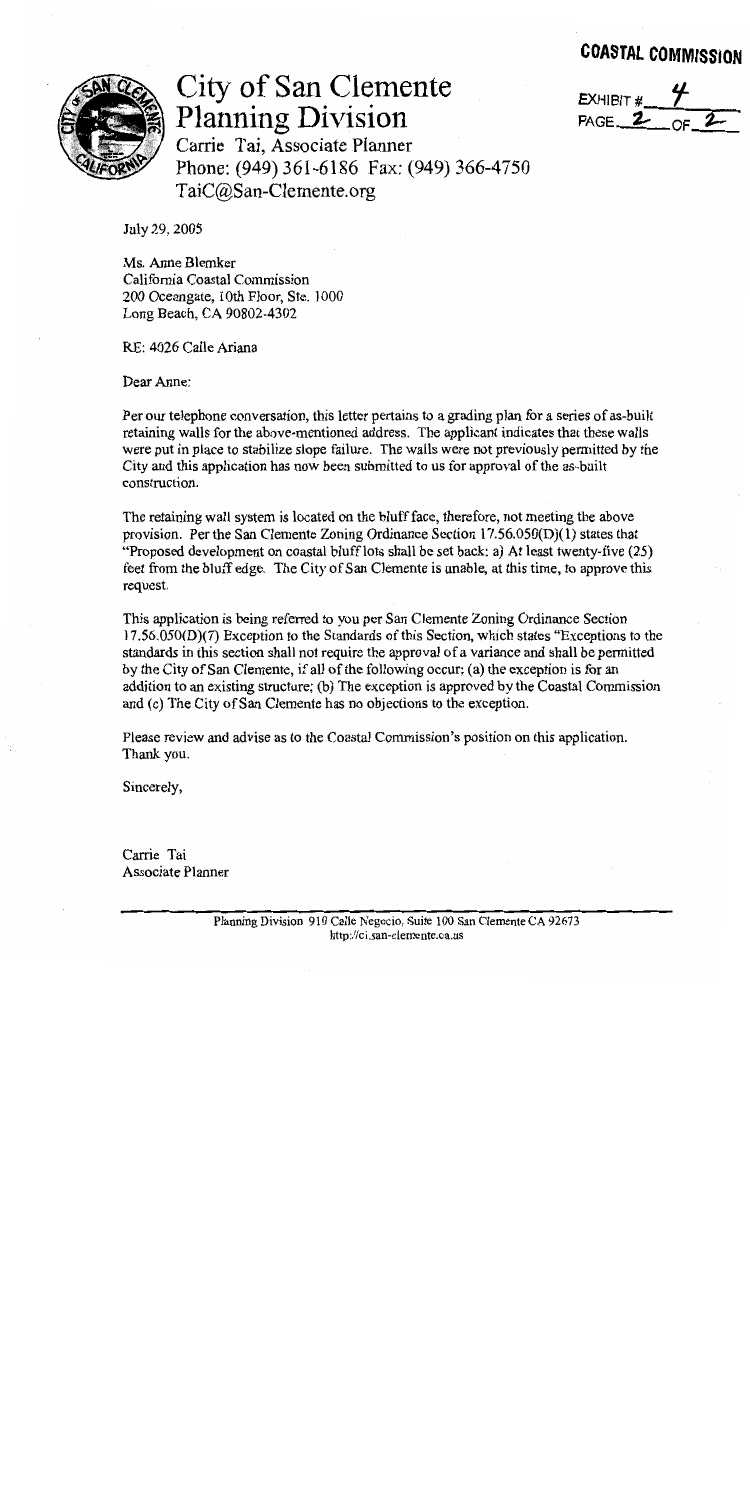

BAZIAK.MARCH2006.0006.JPG 2006/03/09 15:26:31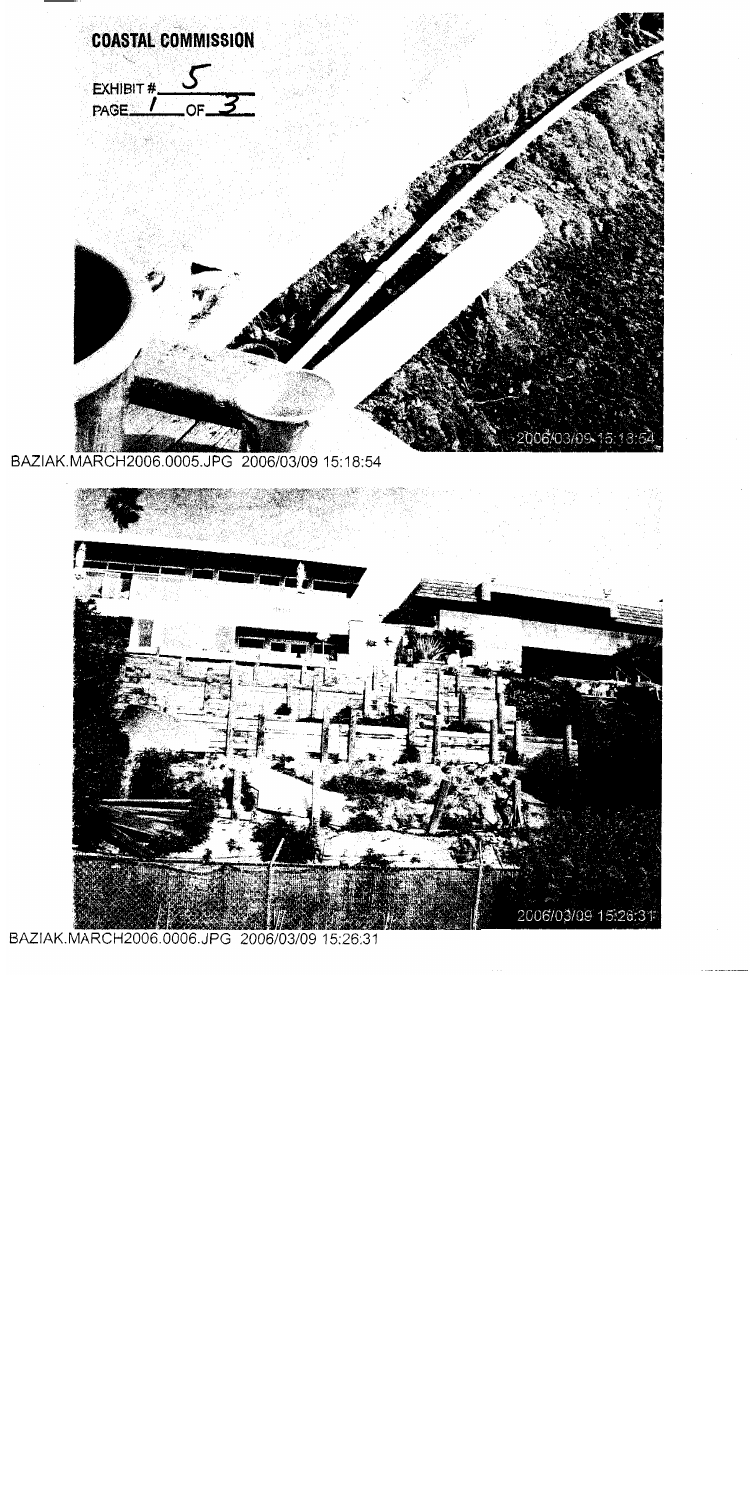

BAZIAK.MARCH2006.0001.JPG 2006/03/09 15:15:19



BAZIAK.MARCH2006.0002.JPG 2006/03/09 15:15:37